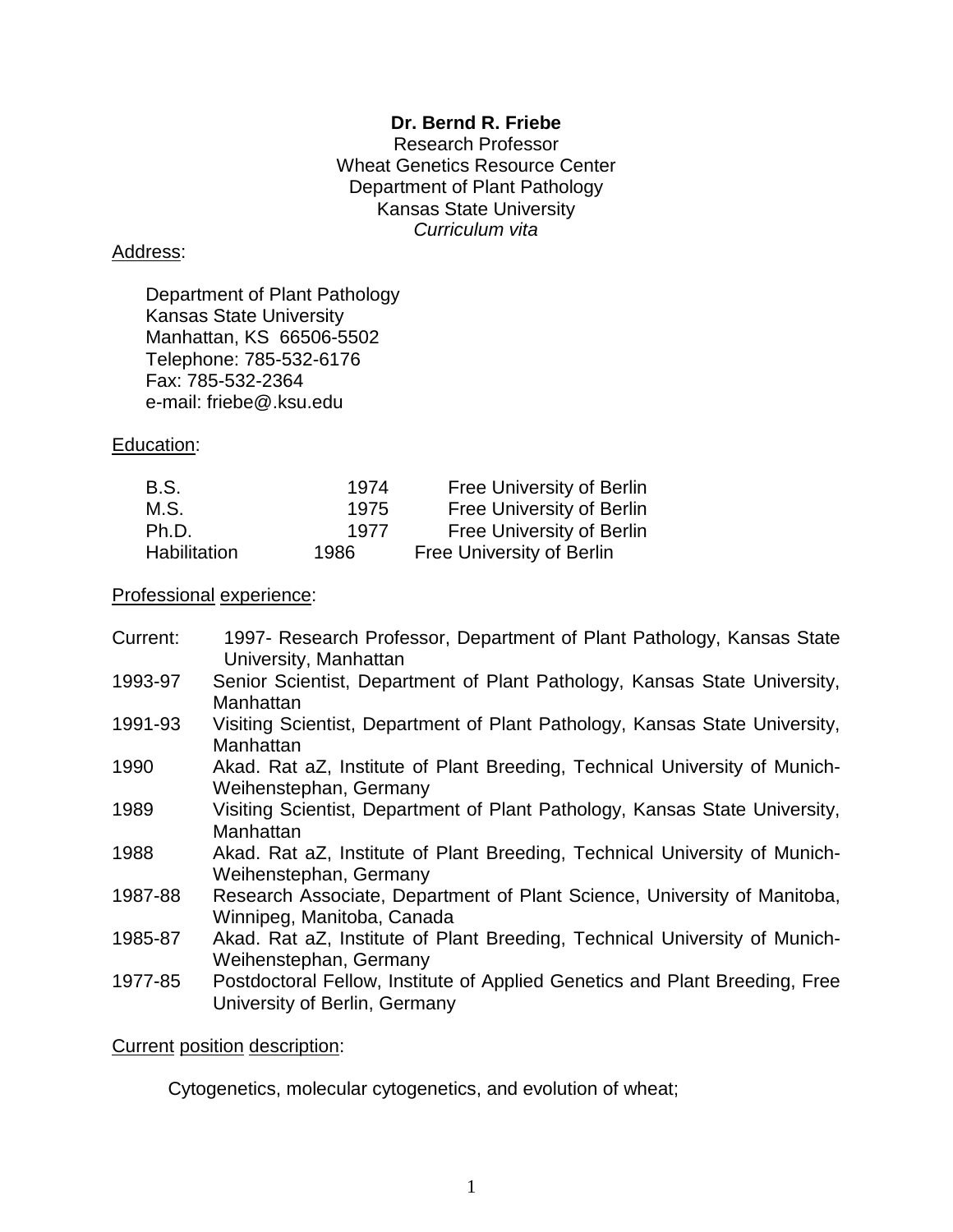transfer, cytogenetic identification, and characterization of wheat-alien translocations conferring resistance to diseases and pests; management of wheat genetic resources, germplasm, and genetic stocks.

Appointment: 1.0 research

Professional service:

 - 2000Associate Editor, **Euphytica** - 2012Topic Editor Plants, Cytogenetic Genome Research - 2014 Editor, Theoretical and Applied Genetics since 2000 Editorial Board Member, **Chromosome Research**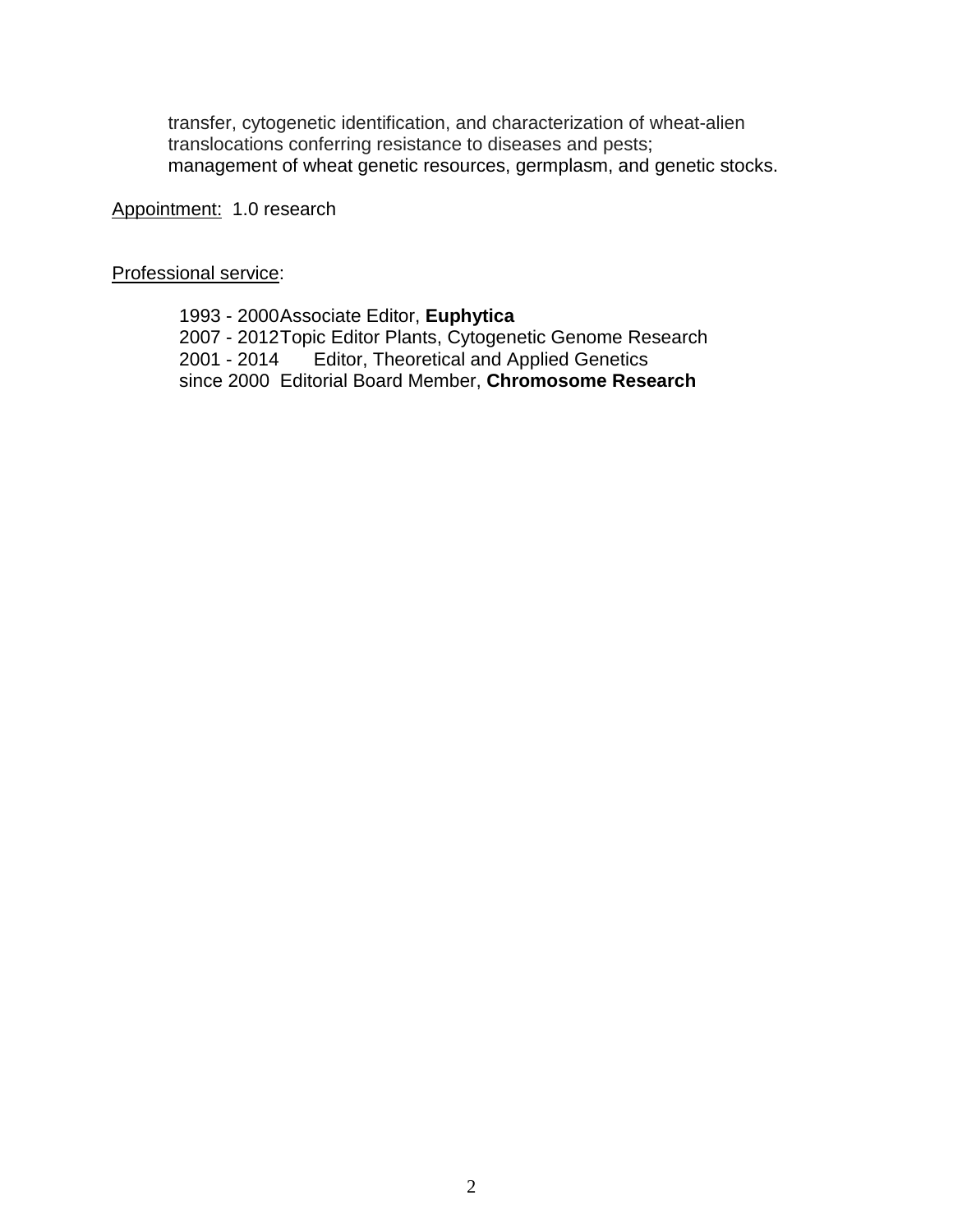#### Referred Publications

- Friebe B. 1976. Spezifische Giemsa-Färbung von heterochromatischen Chromosomensegmenten bei *Vicia faba*, *Allium cepa* und *Paeonia tenuifolia*..Theor Appl Genet 47: 275 - 283.
- Friebe B. 1976. Beobachtungen zur differentiellen Giemsa-Färbung mitotischer Metaphase-Chromosomen in einigen 1B/1R-Weizen-Roggen-Substitutions- und Translokationslinien. Z Pflanzenzüchtg 77: 304 - 308.
- Friebe B. 1977. Identification of heterochromatic regions in plant chromosomes by use of Giemsa banding techniques. Microscopica Acta 80: 53 - 56.
- Friebe B. 1978. Untersuchungen zum Schwesterchromatidenaustausch bei *Secale cereale*. Microscopica Acta 81: 159 - 165.
- Friebe B. 1979. Chiasmabildung in normalen und mutierten Karyotypen von *Vicia faba*. Biol Zbl 98: 37 - 53.
- Friebe B. 1980 Lack of effect of B chromosomes on sister chromatid exchanges in *Secale cereale*. Environm Exp Bot 20: 21 - 26.
- Friebe B. 1980. Comparison of sister chromatid exchange and chiasma formation in the genus *Secale*. Microscopica Acta 83: 103 - 110.
- Linnert G, Vogel R, Friebe B. 1981. Schwesterchromatidenaustausch und Chiasmabildung bei der Normalform und zwei asynaptischen Mutanten von *Vicia faba* L. Z Pflanzenzüchtg 86: 192 - 200.
- Friebe B, Linnert G, Vogel R. 1982. Effects of UV light and caffeine on sister chromatid exchange in *Secale cereale* in relation to incorporation of BrdU during one or two cell cycles. Microscopica Acta 86: 49 - 58.
- Friebe B. 1983. Selective silver staining of nucleolar organizer regions in *Vicia faba*. Microscopica Acta 87: 49 - 52.
- Friebe B. 1985. Prinzipien der meiotischen Rekombination. Biol Zbl 104: 655 682.
- Cermeno MC, Friebe B, Zeller FJ, Krolow K-D. 1987. Nucleolar competition in different (A/B)(A/B)RR and DDRR tetraploid triticales. Heredity 58: 1 - 4.
- Zeller JF, Cermeno MC, Friebe B. 1987. Cytological identification of telotrisomic and double ditelosomic lines in *Secale cereale* cv. 'Heines Hellkorn' by means of Cbanding pattern and crosses with wheat-rye addition lines. Genome 29: 58 - 62.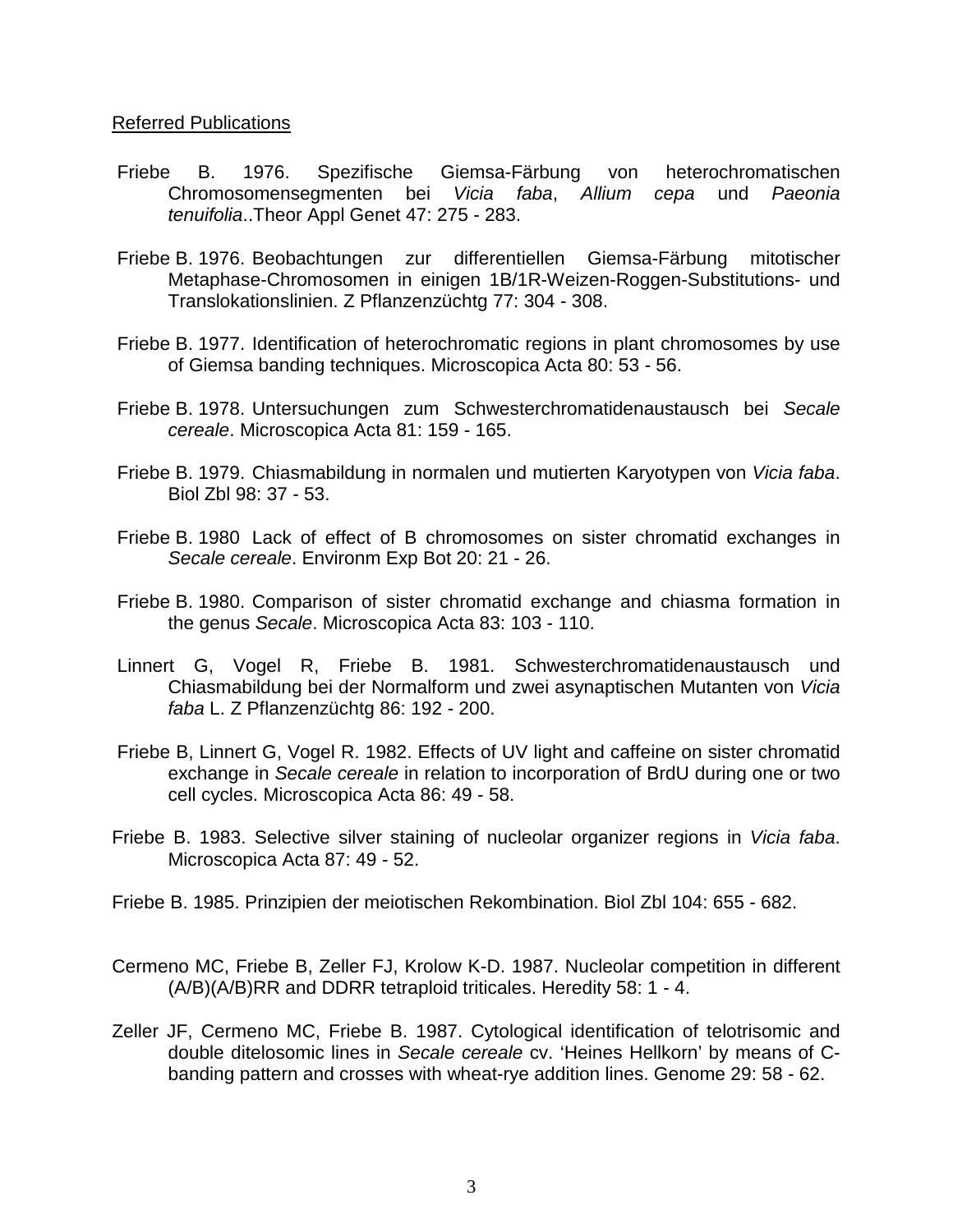- Friebe B, Cermeno MC, Zeller FJ. 1987. C-banding polymorphism and the analysis of nucleolar activity in *Dasypyrum villosum* (L.) Candargy, its added chromosomes to hexaploid wheat and the amphiploid *Triticum dicoccum-D. villosum*. Theor Appl Genet 73: 337 - 342.
- Vogel R, Friebe B. 1987. Induction of sister chromatid exchanges and exchangeaberrations by UV light and quinacrine mustard in relation to chiasma formation in a standard line and two oligochiasmatic mutants of *Vicia faba* L. Mut Res 192: 121 - 124.
- Friebe B, Zeller FJ, Kunzmann R. 1987.Transfer of the 1BL/1RS wheat-rye translocation from hexaploid bread wheat to tetraploid durum wheat. Theor Appl Genet 74: 423 - 425.
- Friebe B, Larter EN. 1988. Identification of a complete set of isogenic wheat/rye Dgenome substitution lines by means of Giemsa C-banding. Theor Appl Genet 76: 473 - 479.
- Friebe B. 1989. Nucleolar activity of B chromosomes in *Allium cernuum (Alliaceae)*. Plant Syst Evol 163: 87 - 92.
- Vogel R, Friebe B. 1989. Effects of caffeine pre- and posttreatment on the frequencies of sister chromatid exchanges and exchange aberrations induced by quinacrine mustard and UV light in *Vicia faba* L. Cytologia 54: 359 - 363.
- Friebe B, Heun M, Bushuk W. 1989. Cytological characterization, powdery mildew resistance and storage protein composition of tetraploid and hexaploid 1BL/1RS wheat-rye translocation lines. Theor Appl Genet 78: 425 - 432.
- Friebe B, Heun M 1989. C-banding pattern and powdery mildew resistance of *Triticum ovatum* and four *T. aestivum*-*T. ovatum* chromosome addition lines. Theor Appl Genet 78: 417 - 424.
- Heun M, Friebe B 1990. Introgression of powdery mildew resistance from rye into wheat. Phytopathology 80: 242 - 245.
- Friebe B, Hatchett JH, Sears RG, Gill BS1990. Transfer of Hessian fly resistance from 'Chaupon' rye to hexaploid wheat via a 2BS/2RL wheat-rye chromosome translocation. Theor Appl Genet 79: 385 - 389.
- Dhaliwal HS, Friebe B, Gill KS, Gill BS 1990. Cytogenetic identification of *Aegilops squarrosa* chromosome additions in durum wheat. Theor Appl Genet 79: 769 - 774.
- Heun M, Friebe B, Bushuk W 1990. Chromosomal location of the powdery mildew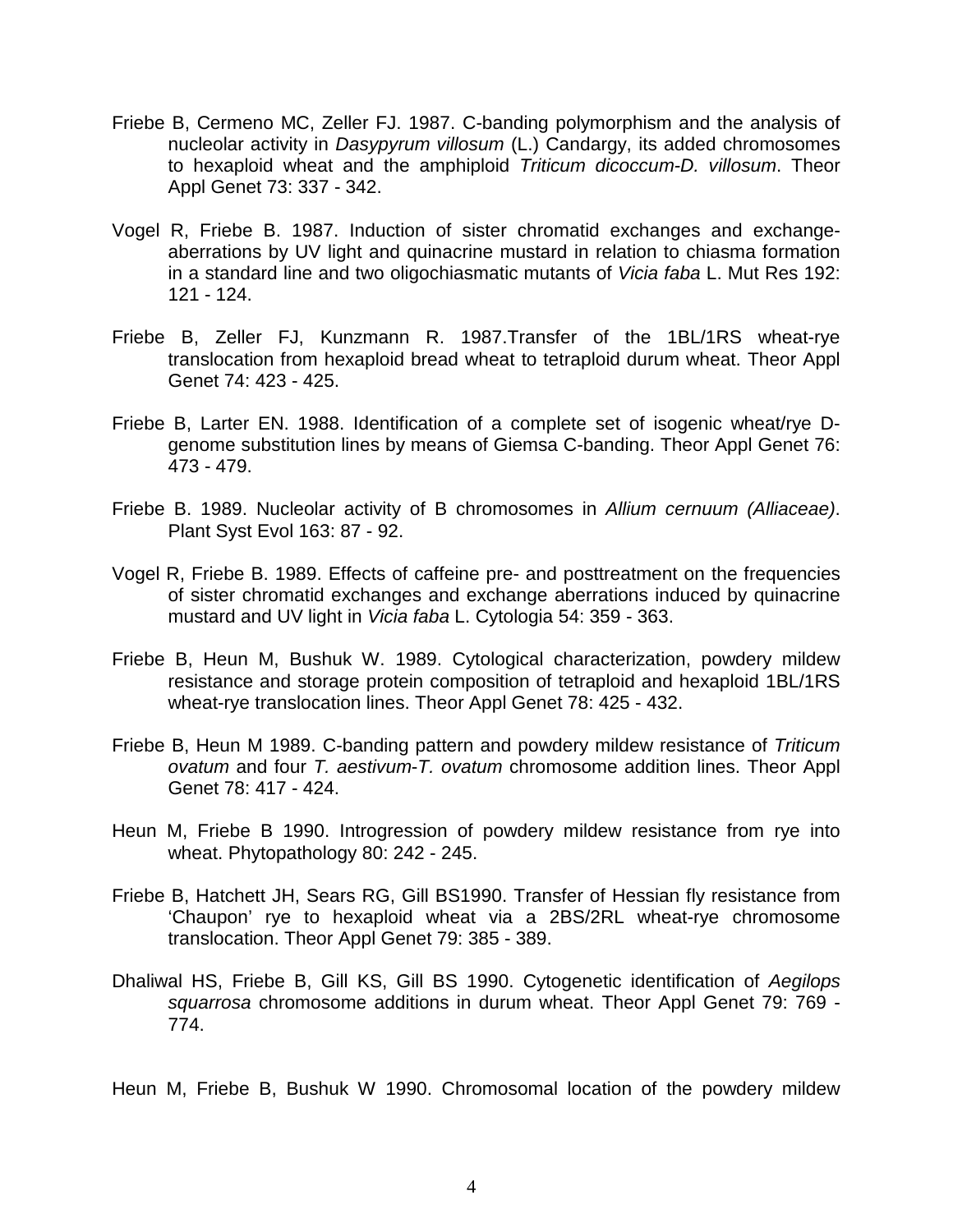resistance gene of Amigo wheat. Phytopathology 80: 1129 - 1133.

- Friebe B, Kim N-S, Kuspira J, Gill BS. 1990. Genetic and cytogenetic analysis of the A genome of *Triticum monococcum*. VI. Production and identification of primary trisomics using the C-banding technique. Genome 33: 542 - 555.
- Friebe B, Mukai Y, Dhaliwal HS, Martin TJ, Gill BS. 1991. Identification of alien chromatin specifying resistance to wheat streak mosaic virus and greenbug in wheat germplasm by C-banding and in situ hybridization. Theor Appl Genet 81: 381 - 389.
- Zeller FJ, Friebe B. 1991. Evolution und Züchtung des Saatweizens. Biuz 21: 248 254.
- Gill BS, Friebe B, Endo TR. 1991. Standard karyotype and nomenclature system for description of chromosome bands and structural aberrations in wheat (*Triticum aestivum*). Genome 34: 830 - 839.
- Friebe B, Hatchett JH, Gill BS, Mukai Y, Sebesta EE. 1991. Transfer of Hessian fly resistance from rye to wheat via radiation-induced terminal and intercalary chromosomal translocations. Theor Appl Genet 83: 33 - 40.
- Friebe B, Schubert V, Blüthner W-D, Hammer K. 1992. C-banding pattern and polymorphism of *Aegilops caudata* and chromosomal constitutions of the amphiploid *T. aestivum-Ae. caudata* and six derived chromosome addition lines. Theor Appl Genet 83: 589 - 596.
- Friebe B, Mukai Y, Gill BS. 1992. C-banding polymorphisms in several accessions of *Triticum tauschii* (*Aegilops squarrosa*). Genome 35: 192 - 199.
- Friebe B, Zeller FJ, Mukai Y, Forster BP, Bartos P, McIntosh RA. 1992. Characterization of rust resistant wheat-*Agropyron intermedium* derivatives by Cbanding, in situ hybridization and isozyme analysis. Theor Appl Genet 83: 775 - 782.
- Mukai Y, Friebe B, Gill BS. 1992. Comparison of C-banding patterns and in situ hybridization sites using highly repetitive and total genomic rye DNA probes of 'Imperial' rye chromosomes added to 'Chinese Spring' wheat. Jap J Genet 67: 71 - 83.
- Friebe B, Mukai Y, Gill BS, Cauderon Y. 1992. C-banding and in-situ hybridization analyses of *Agropyron intermedium*, a partial wheat X *Ag. intermedium* amphiploid, and six derived chromosome addition lines. Theor Appl Genet 84: 899 - 905.
- Schulz-Schaeffer J, Friebe B. 1992. Karyological characterization of a partial amphiploid, *Triticum turgidum* L. var. *durum* X *Agropyron intermedium* (Host) PB.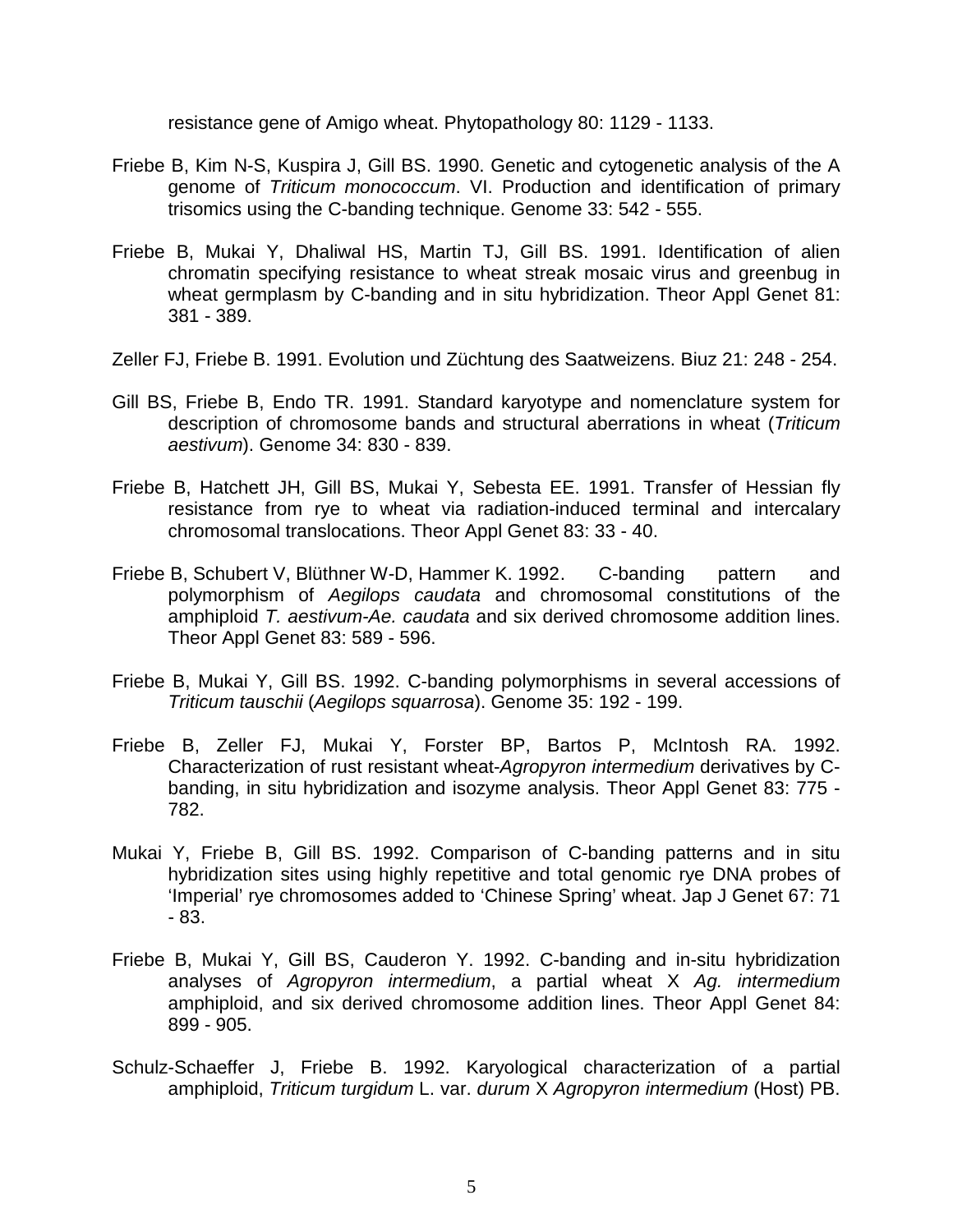Euphytica 62: 83 - 88.

- Mukai Y, Friebe B, Hatchett JH, Yamamoto, M, Gill BS. 1993. Molecular cytogenetic analysis of radiation-induced wheat-rye terminal and intercalary chromosomal translocations and the detection of rye chromatin specifying resistance to Hessian fly. Chromosoma 102: 88 - 95.
- Friebe B, Mukai Y, Gill BS, Maan SS. 1993. A wheat-rye translocation maintained in perpetual monosomy in alloplasmic wheat. J Hered 84: 126 - 129.
- Friebe B, Gill BS, Cox TS, Zeller FJ. 1993. Registration of KS91WGRC14 stem rust and powdery mildew resistant T1BL·1RS durum wheat germplasm. Crop Sci 33: 220.
- Jiang J, Friebe B, Dhaliwal HS, Martin J, Gill BS. 1993 . Molecular cytogenetic analysis of *Agropyron elongatum* chromatin in wheat germplasm specifying resistance to wheat streak mosaic virus. Theor Appl Genet 86: 41 - 48.
- Friebe B, Jiang J, Gill BS, Dyck PL. 1993. Radiation-induced nonhomoeologous wheat-*Agropyron intermedium* chromosomal translocations conferring resistance to leaf rust. Theor Appl Genet 86: 141 - 149.
- Jiang, J, Chen P, Friebe B, Raupp J, Gill BS. 1993. Alloplasmic wheat-*Elymus ciliaris* chromosome addition lines. Genome 36: 327 - 333.
- Dyck PL, Friebe B. 1993. Evaluation of leaf rust resistance from wheat *Agropyron intermedium* chromosomal translocation lines. Crop Sci 33: 687 - 690.
- Friebe B, Tuleen, NB, Jiang J, Gill BS. 1993. Standard karyotype of *Triticum longissimum* and its cytogenetic relationship with *T. aestivum*. Genome 36: 731 - 742.
- Jiang J, Friebe B, Gill BS. 1994. Recent advances in alien gene transfer in wheat. Euphytica 73: 199 - 212.
- Friebe B, Jiang J, Knott DR, Gill BS. 1994. Compensation indices of radiation-induced wheat-*Agropyron elongatum* translocations conferring resistance to leaf rustand stem rust. Crop Sci 34: 400 - 404.
- Friebe B, Heun M, Tuleen N, Zeller FJ, Gill BS. 1994. Cytologically monitored transfer of powdery mildew resistance from rye to wheat. Crop Sci 34: 621 - 625.
- Porter DR, Webster JA, Friebe B. 1994.Inheritance of greenbug biotype G resistance in wheat. Crop Sci 34: 625 - 628.
- Friebe B, Gill BS 1994. C-band polymorphism and structural rearrangements detected in comon wheat. Euphytica 78: 1 - 5.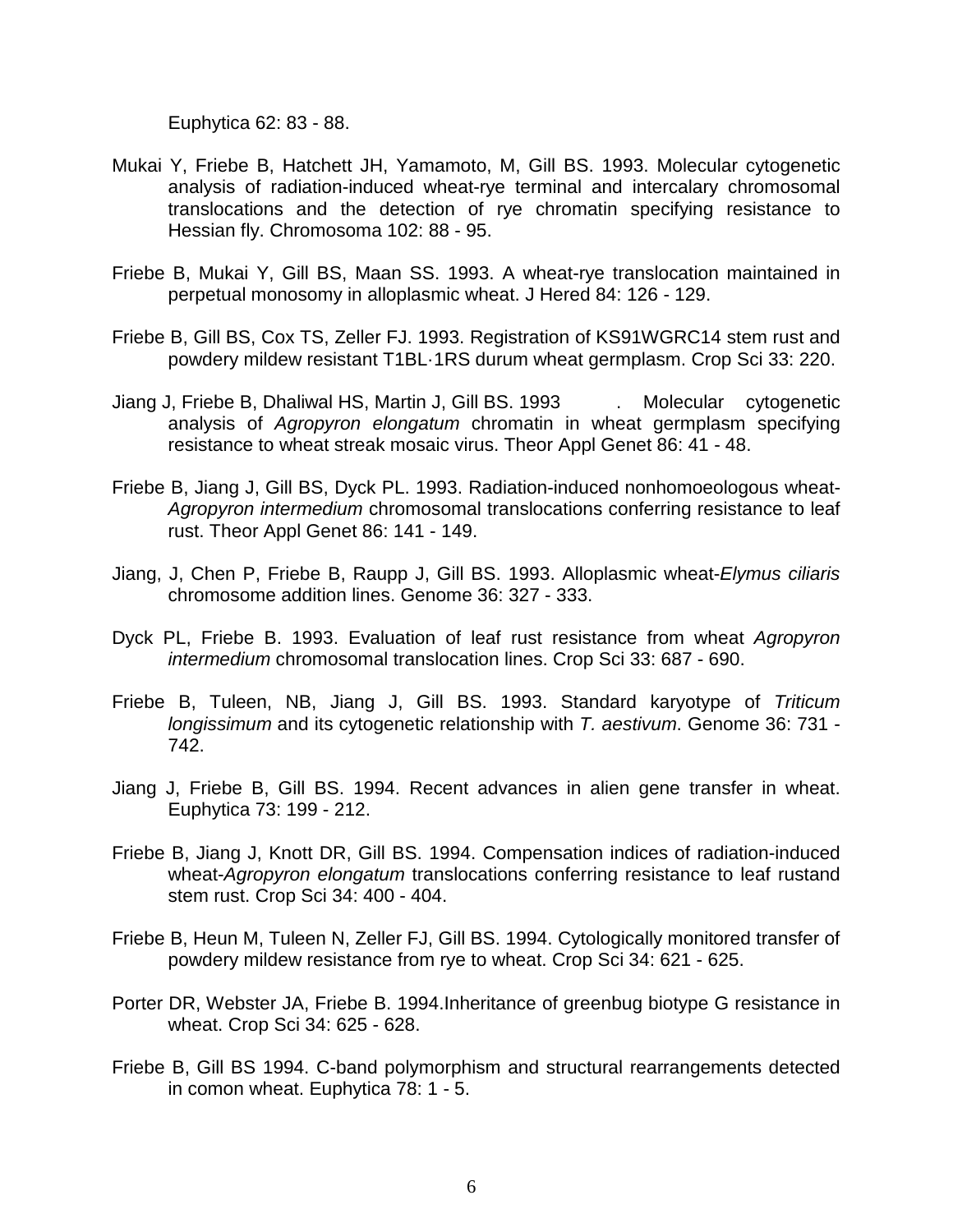- Jiang J, Friebe B, Gill BS 1994. Chromosome painting of Amigo wheat. Theor Appl Genet 89: 811 - 813.
- Friebe B, Jiang J, Tuleen N, Gill BS. 1995. Standard karyotype of *Triticum umbellulatum* and the identification of *T. umbellulatum* chromatin in common wheat. Theor Appl Genet 90: 150 - 156.
- Hsam SLK, Cermeno M-C, Friebe B, Zeller FJ. 1995.Transfer of Amigo wheat powdery mildew resistance gene *Pm17* from T1AL·1RS to the T1BL·1RS wheat-rye translocated chromosome. Heredity 74: 497 - 501.
- Gill BS, Friebe B, Wilson DL, Martin TJ, Cox TS. 1995. Registration of KS93WGRC27 wheat streak mosaic virus-resistant T4DL·4Ai#2S wheat germplasm. Crop Sci. 35: 1236 - 1237.
- Friebe B, Gill BS, Tuleen NA, Cox TS. 1995. Registration of KS93WGRC28 powdery mildew resistant T6BS·6RL wheat germplasm. Crop Sci. 35: 1237.
- McIntosh RA, Friebe B, Jiang J, The D, Gill BS. 1995. Cytogenetical studies in wheat XVI. Chromosome location of a new gene for resistance to leaf rust in a Japanese wheat-rye translocation line. Euphytica 82: 141 - 147.
- Cabrera A, Friebe B, Jiang J, Gill BS. 1995. Characterization of *Hordeum chilense* chromosomes by C-banding and in situ hybridization using highly repeated DNA probes. Genome 38: 435 - 442.
- Delaney DE, Friebe BR, Hatchett JH, Gill BS, Hulbert SH. 1995. Targeted mapping of rye chromatin in wheat by representational difference analysis. Genome 38: 458 - 466.
- Friebe B, Tuleen NA, Gill BS. 1995. Standard karyotype of *Triticum searsii* and its relationship with other S genome species. Theor Appl Genet 91: 248 - 255.
- Friebe B, Raupp J, Zhang W, Gill BS, Porter DR. 1995. Non-homoeologous wheat-rye chromosomal translocations conferring resistance to greenbug. Euphytica 84: 121 - 125.
- Friebe B, Jiang J, Gill BS. 1995. Detection of 5S rDNA loci and other repetitive DNA sequences on supernumerary B chromosomes of *Triticum* species. Pl Syst Evol 196: 131 - 139.
- Zhang J, Friebe B, Gill BS. 1995. Detection of maize-wheat cross hybridizing DNA sequences in wheat chromosomes. Genome 38: 946 - 50.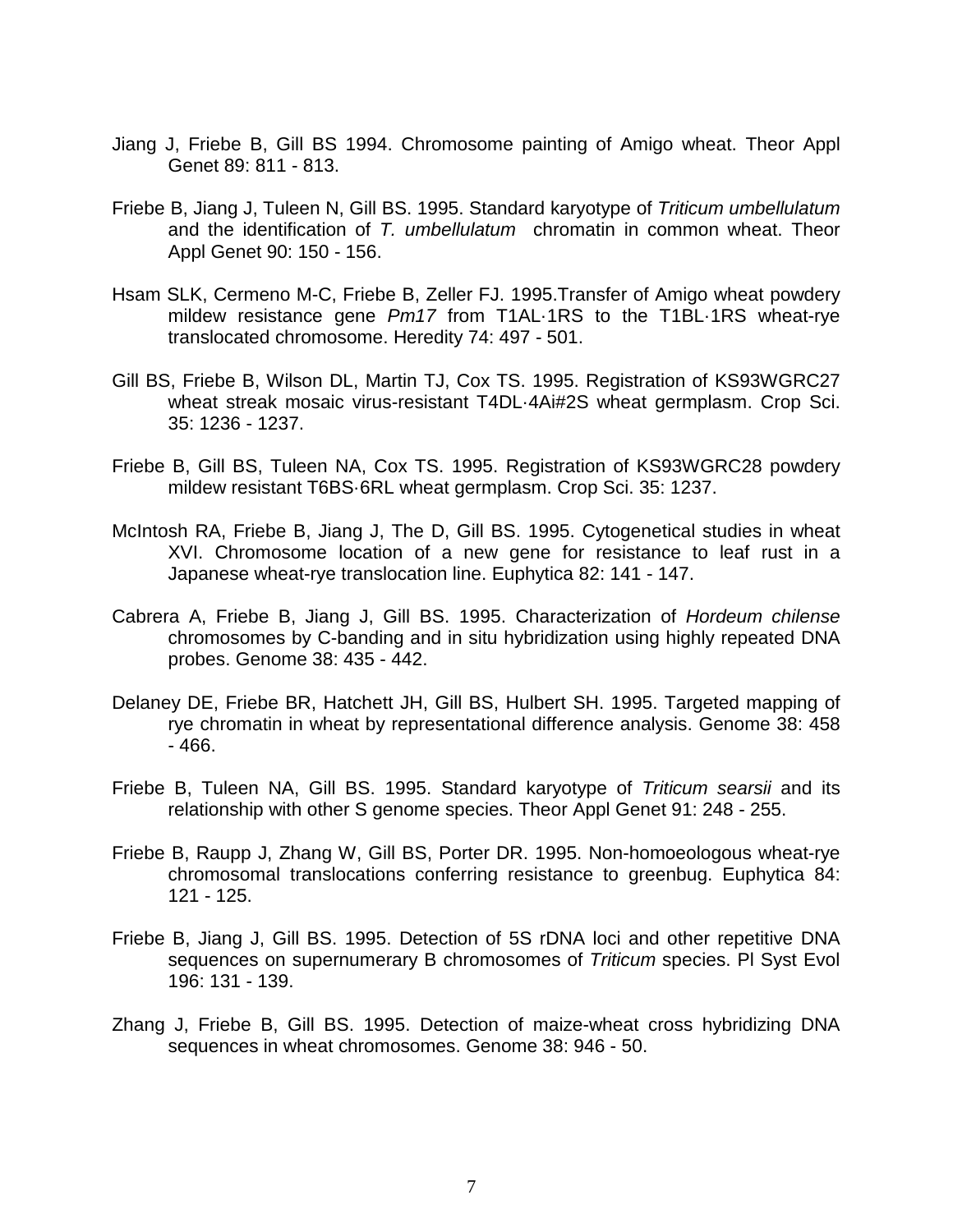- Friebe B, Tuleen NA, Badaeva ED, Gill BS.1996. Cytogenetic identification of *Triticum peregrinum* chromosomes added to common wheat. Genome 39: 272 - 276.
- Badaeva ED, Friebe B, Gill BS. 1996. Genome differentiation in *Aegilops*. 1. Distribution of highly repetitive DNA sequences on chromosomes of diploid species. Genome 39: 293 - 306.
- Hohmann U, Badaeva K, Busch W, Friebe B, Gill BS. 1996. Molecular cytogenetic analysis of *Agropyron* chromatin specifying resistance to barley yellow dwarf virus in wheat. Genome 39: 336 - 347.
- Friebe B, Gill KS, Tuleen NA, Gill BS. 1996. Transfer of wheat streak mosaic virus resistance from *Agropyron intermedium* into wheat. Crop Sci. 36: 857 - 861.
- Zhang J, Friebe B, Raupp WJ, Harrison SA, Gill BA. 1996. Wheat embryogenesis and haploid production in wheat x maize hybrids. Euphytica 90: 315 - 324.
- Friebe B, Jiang J, Raupp WJ, McIntosh RA, Gill BS. 1996. Characterization of wheatalien translocations conferring resistance to diseases and pests: current status. Euphytica 91: 59 - 87.
- Friebe B, Badaeva ED, Hammer K, Gill BS 1996. Standard karyotypes of *Aegilops uniaristata, Ae. mutica* and *Ae. comosa* ssp*. comosa* and ssp*. heldreichii*  (Poaceae). Pl. Syst. Evol. 202: 199 - 210.
- Badaeva ED, Friebe B, Gill BS. 1996. Genome differentiation in *Aegilops*. 2. Physical mapping of 5S and 18S-26S ribosomal RNA gene families in diploid species. Genome 39: 1150 - 1158.
- Sebesta EE, Hatchett JH, Friebe B, Gill BS, Cox, TS, Sears RG. 1997. Registration of KS92WGRC17, KS92WGRC18, KS92WGRC19, and KS92WGRC20 winter wheat germplasms resistant to Hessian fly. Crop Sci. 37: 635.
- Raupp WJ, Friebe B, Wilson DL, Cox TS, Gill BS. 1997. Kansas State's Wheat Genetics Resource Center provides unique oasis for germplasm research. Diversity 13: 21 - 23.
- Jackson SA, Friebe B, Gill BS, Jiang J. 1997. Structure of the rye midget chromosome analyzed by FISH and C-banding. Genome 40: 782 - 784.
- Qi LL, Wang SL, Chen PD, Liu DJ, Friebe B, Gill BS. 1997. Molecular cytogenetic analysis of *Leymus racemosus* chromosomes added to wheat. Theor. Appl. Genet. 95: 1084 - 1091.
- Chen Q, Friebe B, Conner RL, Laroche A, Thomas JB, Gill BS. 1998. Molecular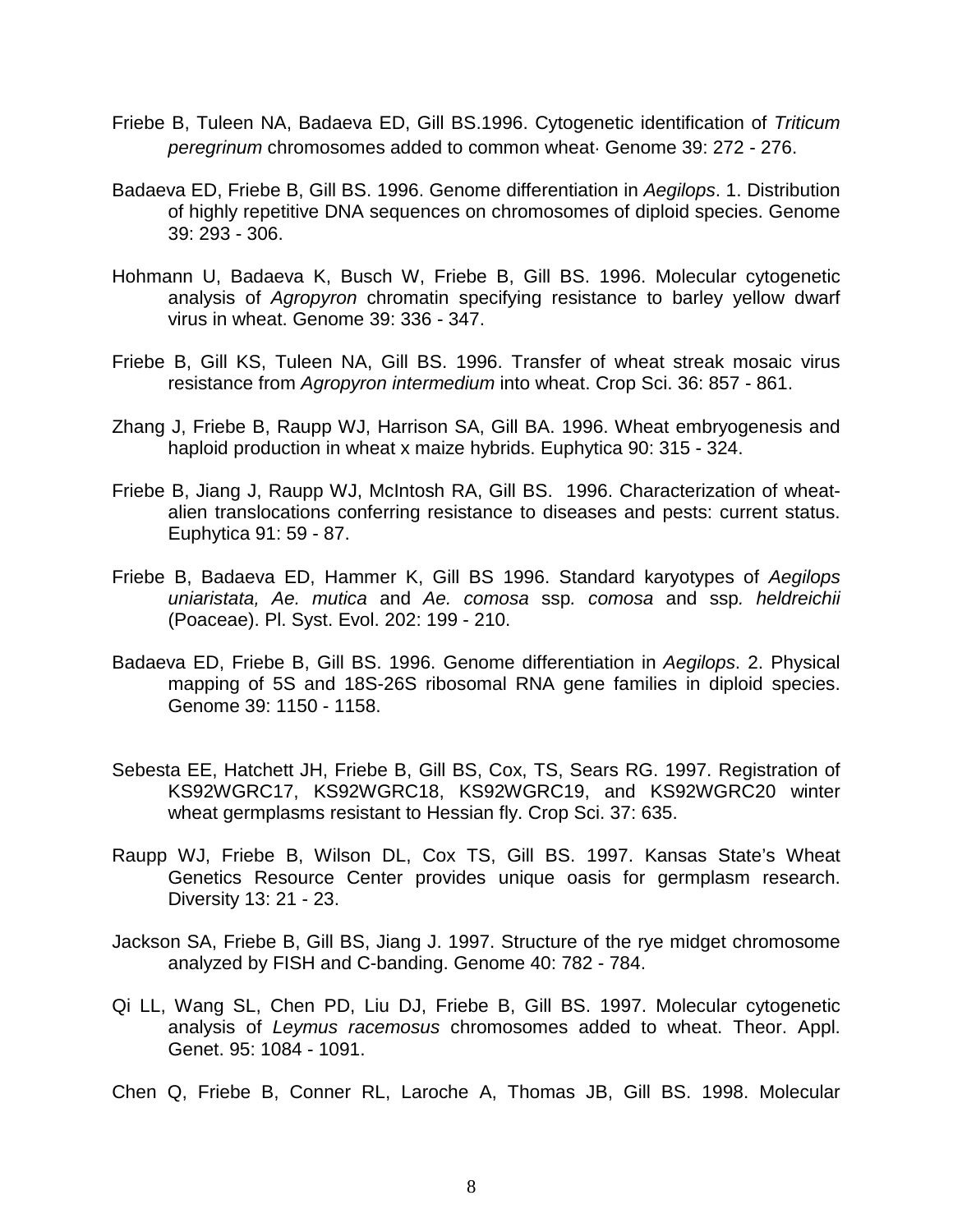cytogenetic characterization of *Thinopyrum intermedium*-derived wheat germplasm specifying resistance to wheat streak mosaic virus. Theor. Appl. Genet. 96: 1 - 7.

- Gill, BS, Friebe B 1998. Plant cytogenetics at the dawn of the 21st centrury. Current Opinion in Plant Biology 1: 109 - 115.
- Nasuda S, Friebe B, Gill BS. 1998. Gametocidal genes induce chromosome breakage in the interphase prior to the first mitotic cell division of the male gametophyte in wheat. Genetics 149: 1115 - 1124.
- Nasuda S, Friebe B, Busch W, Kynast RG, Gill BS 1998. Structural rearrangement in chromosome 2M of *Aegilops comosa* has prevented the utilization of the Compair and related wheat-*Ae. comosa* translocations in wheat improvement. Theor. Appl. Genet. 96: 780 - 785.
- Badaeva, ED, Friebe B, Zoshchuk A, Zelenin AV, Gill BS. 1998. Molecular cytogenetic analysis of tetraploid and hexaploid *Aegilops crassa.* Chromosome Res. 6: 629 - 637.
- Ansari, HA, Ellison, NW, Reader, SM, Badaeva, ED, Friebe, B, Miller, TE, Williams, WM. 1999. Molecular cytogenetic organization of 5S and 18S-26S rDNA loci in white clover (*Trifolium repens* L.) and related species. Annals of Botany 83: 199- 206.
- Friebe B, Tuleen NA, Gill BS. 1999. Development and identification of a complete set of *Triticum aestivum* - *Aegilops geniculata* chromosome addition lines. Genome 42: 374 - 380.
- Linc, G, Friebe, BR, Kynast, RG, Molnar-Lang, M, Köszegi, B, Sutka, J, Gill, BS. 1999. Molecular cytogenetic analysis of *Aegilops cylindrica* Host. Genome 42: 497 - 503.
- Wang SL, Qi LL, Chen PD, Liu DJ, Friebe B, Gill BS. 1999. Molecular cytogenetic identification of wheat-*Elymus tsukushiense* introgression lines. Euphytica 107: 217 - 224.
- Chen WP, Chen PD, Liu DJ, Kynast R, Friebe B, Velazhahan R, Muthukrishnan S, Gill BS. 1999. Development of wheat scab symptoms is delayed in transgenic wheat plants that constitutively express a rice thaumatin-like protein gene. Theor Appl Genet 99: 755 - 760.
- Friebe B, Kynast RG, Hatchett JH, Sears RG, Wilson DL, Gill BS. 1999. Transfer of ryederived Hessian fly resistance genes *H21* and *H25* from bread wheat into durum wheat. Crop Sci 39: 1692 - 1696.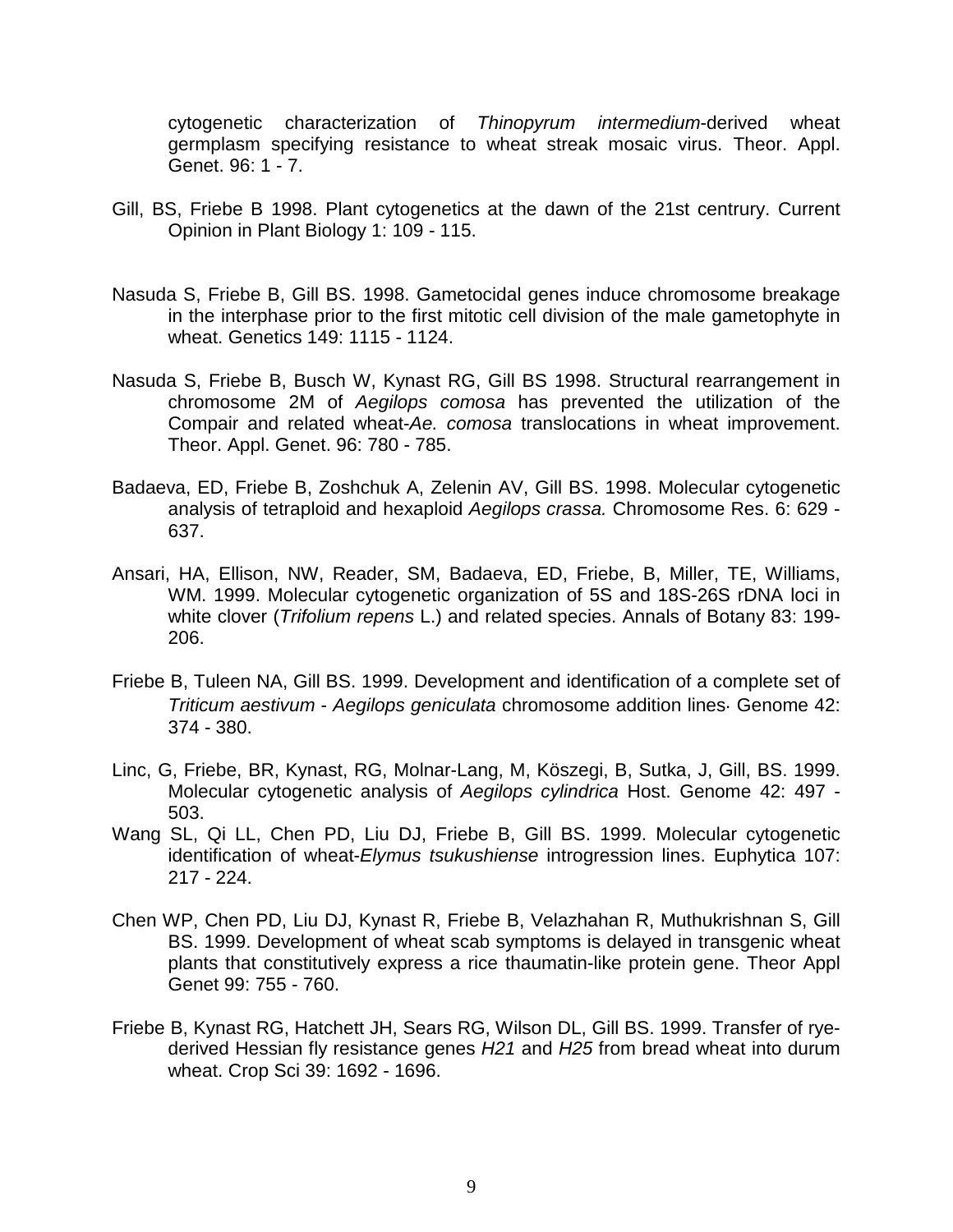- Kynast RG, Friebe B, Gill BS. 2000. Fate of multicentric and ring chromosomes induced by a new gametocidal factor located on chromosome 4Mg of *Aegilops geniculata*. Chrom Res 8: 133 - 139.
- Friebe B, Qi LL, Nasuda S, Zhang P, Tuleen NA, Gill BS. 2000. Development, identification, and characterization of a complete set of *Triticum aestivum*-*Aegilops speltoides* chromosome addition lines. Theor Appl Genet 101: 51 – 58.
- Friebe B, Kynast RG, Gill BS. 2000. Gametocidal-factor induced structural rearrangements in rye chromosomes added to common wheat. Chromosome Res 8: 501 – 511.
- Molnar-Lang M, Linc G, Friebe BR, Sutka J. 2000. Detection of wheat-barley translocations by genomic in situ hybridization in derivatives of hybrids multiplied in vitro. Euphytica 112: 117 - 123.
- Qi LL, Friebe B, Gill BS. 2000. Recombination in an isochromosome preferentially occurs between cis-isochromatids. Chromosoma 109: 390 - 396.
- Oi LL, Friebe B, Gill BS. 2000. Meiotic metaphase I pairing behavior of a 5BL recombinant isochromosome in wheat. Chromosome Res 8: 671 - 676.
- Friebe B, Kynast RG, Zhang P, Dhar M, Gill BS. 2001. Chromosome healing by addition of telomeric repeats in wheat occurs during the first divisions of the sporophte and is a gradual process. Chromosome Research 9: 137 - 146.
- Wang, XE, Chen PD, Liu DJ, Zhang P, Zhou B, Friebe B, Gill BS. 2001. Molecular cytogenetic characterization of *Roegneria ciliaris* chromosome additions in common wheat. Theor Appl Genet 102: 651 - 657.
- Jackson SA, Zhang P, Chen W, Phillips R, Friebe B, Muthukrishnan S, Gill BS. 2001. High-resolution structural analysis of biolistic transgene intehration into the nuclear genome of wheat. Theor. Appl. Genet. 103: 56 - 62.
- Zhang P, Friebe B, Lukaszewski AJ, Gill BS. 2001. The centromere structure in Robertsonian wheat-rye translocation chromosomes indicate that centric breakage-fusion can occur at different places within the primary constriction. Chromosoma 110: 335 - 344.
- Badaeva ED, Amosova AV, Muravenko OV, Samatadze TE, Chikida NN, Zelenin AV, Friebe B, Gill BS. 2002. Genome differentiation in *Aegilops*. 3. Evolution of the D-genome cluster. Plant Syst. Evol. 231: 163 - 190.

Aghaee-Sarbarzeh M, Ferrahi M, Singh S, Singh H, Friebe B, Gill BS, Dhaliwal HS).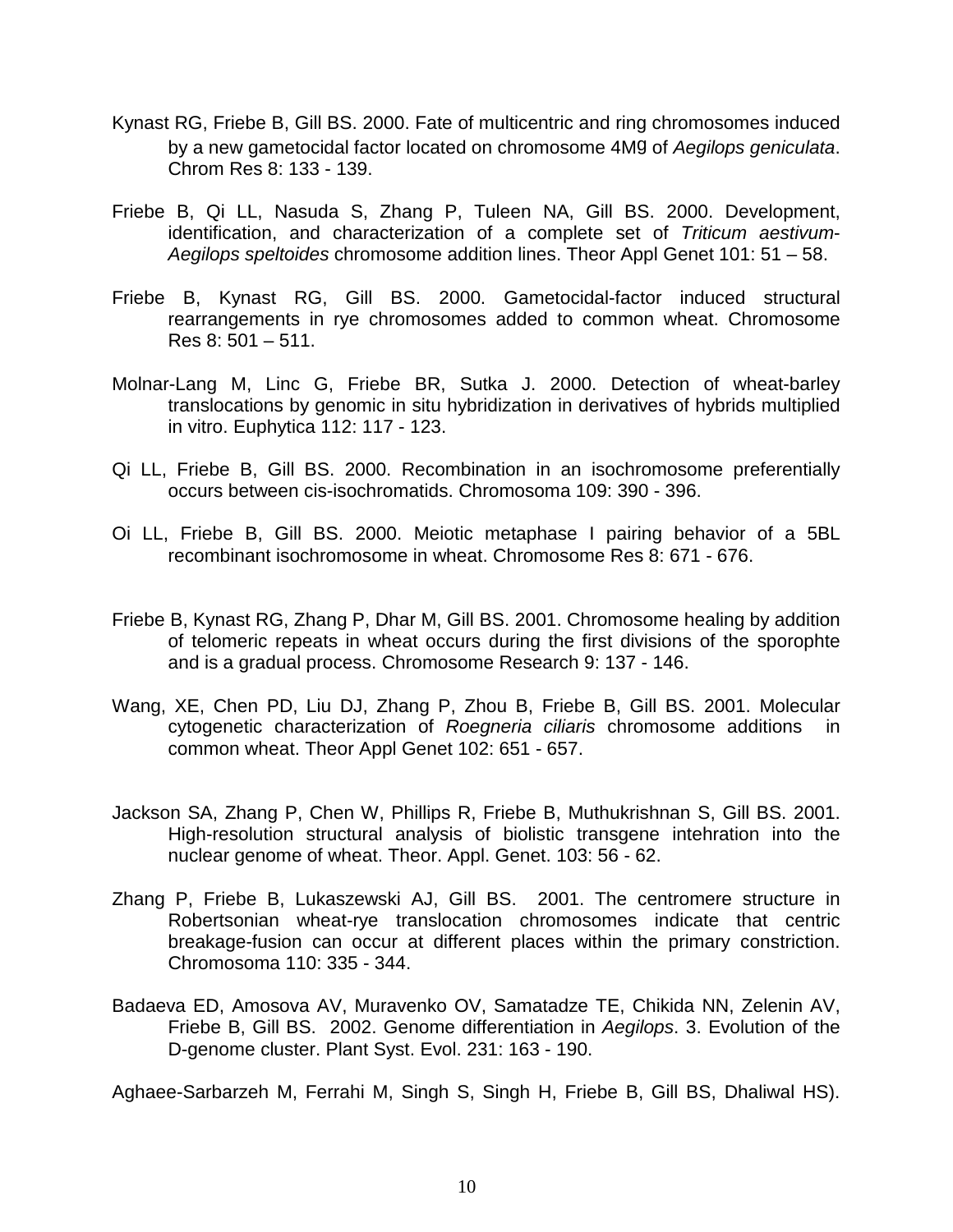2002. *PhI*- induced transfer of leaf and stripe rust-resistance from *Aegilops triuncialis* and *Ae. geniculata* to bread wheat. Euphytica 127: 377 – 383.

- Faris JD, Friebe B, Gill BS). 2002 . Wheat Genomics: Exploring the Polyploid Model. Current Genomics 3: 577 - 591.
- Qi LL, Friebe B, Gill BS. 2002. A strategy for enhancing recombination in proximal regions of chromosomes. Chromosome Res. 10: 645-654.
- Dhar MK, Friebe B, Koul AK, Gill BS. 2002. Intraspecific origin of an apparent B chromosome in the progeny of an aneuploid plant. Chromosoma 111: 332 – 340.
- Zhang P, Friebe B, Gill BS. 2002. Variation in the distribution of a genome-specific DNA sequence on chromosomes reveals evolutionary relationships in the *Triticum/Aegilops* complex. Plant Syst. Evol. 235: 169 – 179.
- Haley SD, Martin TJ, Quick JS, Seifers DL, Stromberger JA, Clayshulte SR, Clifford BL, Peairs FB, Rudolph JB, Johnson JJ, Gill BS, Friebe B. 2002. Registration of CO960293-2 wheat germplasm resistant to wheat streak mosaic virus and Russian wheat aphid. Crop Sci. 42: 1381 – 1382.
- Qi LL, Echalier B, Friebe B, Gill BS. 2003 Molecular characterization of a set of wheat deletion stocks for use in chromosome bin mapping of ESTs. Funct Integr Genomics 3: 39-55.
- Friebe B, Zhang P, Nasuda S, Gill BS. 2003. Characterization of a knock-out mutation at the *Gc2* locus in wheat. Chromosoma 111: 509 – 517.
- He P, Friebe B, Gill BS, Zhou, J-M. 2003. Allopolyploidy alters gene expression in the highly stable hexaploid wheat. Plant Mol. Biol. 52: 401 – 414. 130 2004
- Badaeva ED, Amosova AV, Samatadze TE, Zoshchuk SA, Shostak NG, Chikida, Zelenin AV, Raupp WJ, Friebe B, Gill BS. 2004. Genome differentiation in *Aegilops*. 4. Evolution of the U-genome cluster. Plant Syst. Evol. 246: 45 – 76.
- Zhang P, Li WL, Fellers J, Friebe B, Gill BS. 2004. BAC-FISH in wheat identifies chromosome landmarks consisting of different types of transposable elements. Chromosoma 112: 288 – 299.
- Zhang P, Li WL, Friebe B, Gill BS. 2004. Simultaneous painting of three genomes in hexaploid wheat by BAC-FISH. Genome 47: 979 – 987.
- Li WL, Zhang P, Fellers J, Friebe B, Gill BS. 2004. Sequence composition, organization and evolution of the core Triticeae genome. The Plant Journal 40: 500 – 511.

Friebe B, Zhang P, Linc G, Gill BS. 2005. Robertsonian translocations in wheat arise by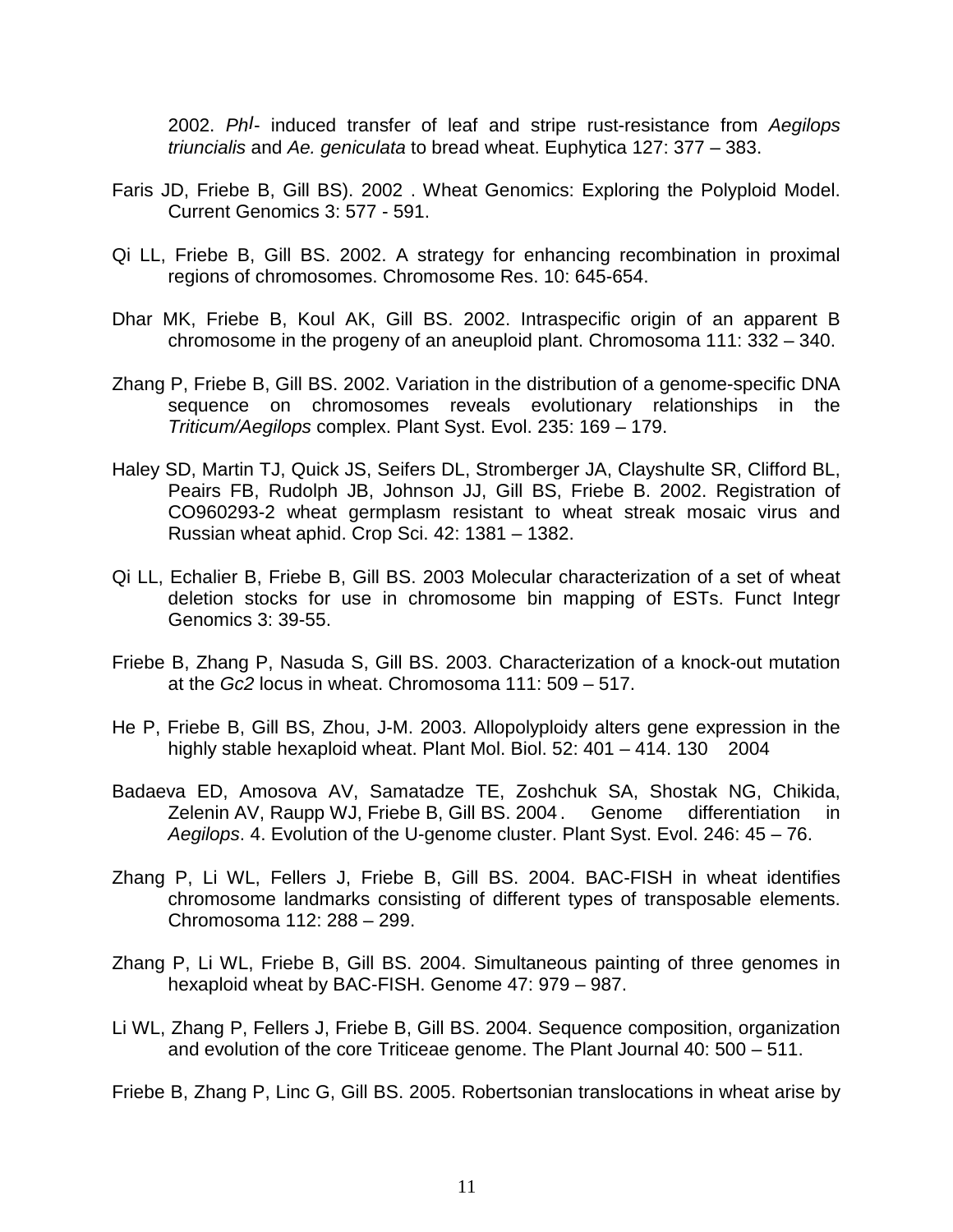centric misdivision of univalents at anaphase I and rejoining of broken centromeres during interkinesis of meiosis II. Cytogenet Genome Res 109: 293 – 297.

- Liu XM, Smith CM, Friebe BR, Gill BS. 2005. Molecular mapping and allelic relationships of Russian wheat aphid-resistance genes. Crop Sci 45: 2273 – 2280.
- Qi LL, Friebe B, Gill BS. 2005. Origin, structure, and behavior of a highly rearranged deletion chromosome 1BS-4 in wheat. Genome 48: 591 – 597.
- Chen P, Liu W, Yuan J, Wang X, Zhou B, Wang S, Zhang S, Feng Y, Yang B, Liu G, Liu D, Qi LL, Zhang P, Friebe B, Gill BS. 2005. Development and characterization of wheat-Leymus racemosus translocation lines with resistance to Fusarium head blight. Theor Appl Genet 111: 941 – 948.
- See DR, Brooks S, Nelson JC, Brown-Guedira G, Friebe B, Gill BS. 2006. Gene evolution at the ends of wheat chromosomes. Proc Nat Acad Sci USA 103: 4162  $-4167.$
- Namaganda, M, Lye, KA, Friebe, B, Heun, M. 2006. AFLP-based differentiation of tropical African Festuca species compared to the European Festuca complex. Theor Appl Genet 113: 1529 – 1538.
- Qi, L.L., Friebe, B, Gill, BS. 2006. Complex genome rearrangements reveal evolutionary dynamics of pericentromeric regions in the Triticeae. Genome 49: 1628 – 1639.
- Qi, LL, Friebe, B, Gill, BS. 2007. Homoeologous recombination, chromosome engineering and crop improvement. Chromosome Res. 15: 3 – 19.
- Qi LL, M. O. Pumphrey MO, Friebe B, Chen PD, Gill BS. 2008. Molecular cytogenetic characterization of alien introgressions with gene *Fhb3* for resistance to Fusarium head blight disease of wheat. Theor Appl Genet 117:1155–1166.
- Zhang, P, Li, WL, Friebe, B, Gill, BS. 2008. The origin of a 'zebra' chromosome in wheat suggests nonhomologous recombination as a novel mechanism for new chromosome evolution and step changes in chromosome number. Genetics 179: 1169-1177.
- Friebe B, Qi LL, Wilson DL, Chang ZJ, Seifers DL, Martin TJ, Fritz AK, Gill BS. 2009. Wheat-*Thinopyrum intermedium* recombinants resistant to wheat streak mosaic virus and Triticum mosaic virus. Crop Sci 49:1221-1226.
- Qi LL, Friebe B, Zhang P, Gill BS. 2009 A molecular-cytogenetic method for locating genes to pericentromeric regions facilitates a genome-wide comparison of synteny between the centromeric regions of wheat and rice. Genetics 183:1235-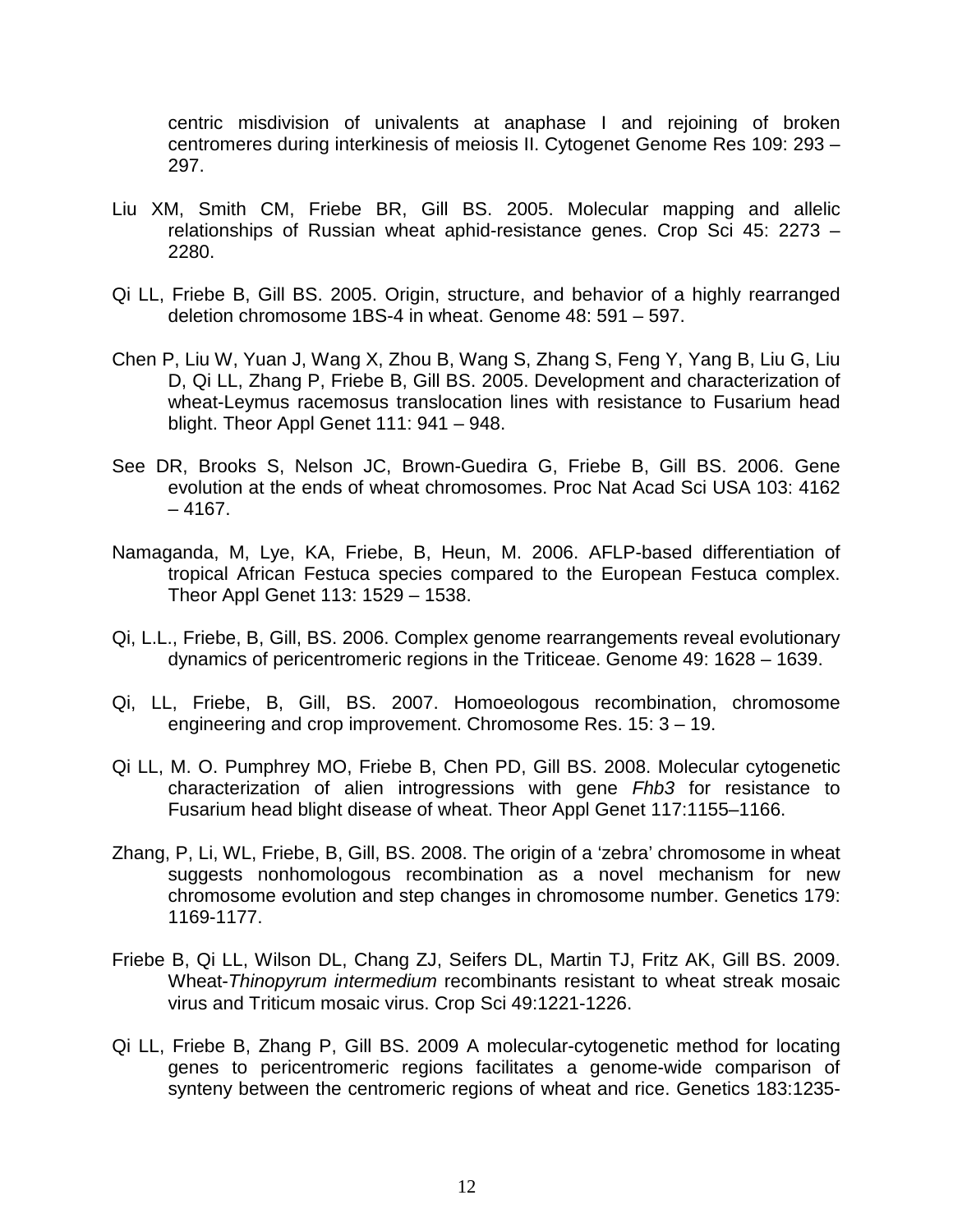1247.

- Cainong JC, Zavatsky LE, Chen MS, Johnson J, Friebe B, Gill BS, Lukaszewski AJ. 2010. Wheat-rye recombinants with resistance to Hessian fly (H21). Crop Sci 50:  $920 - 925.$
- Costich DE, Friebe B, Sheehan MJ, Casler MD, Buckler ES. 2010. Genome-size variation in switchgrass (Panicum virgatum): Flow cytometry and cytology reveal rampant aneuploidy. Plant Genome 3:130-141.
- Qi LL, Friebe B, Gu YQ, Wu JJ Qian C, Gill BS. 2010. Compact Brachypodium genome conserves centromeres of a common ancestor with wheat and rice. Funct Integ Genomics 10:477-492.
- Zhang W, Friebe B, Gill BS, Jiang J. 2010. Centromere inactivation and epigenetic modification of a plant chromosome with three functional centromeres. Chromosoma 119:553-563.
- Liu C, Li GR, Sehgal SK, Jia JQ, Yang ZJ, Friebe B, Gill BS. 2010. Genome relationships in the genus *Dasypyrum*: evidence from molecular phylogenetic analysis and in situ hybridization. Plant Syst. Evol. 288:149-156.
- Zhao W, Qi LL, Gao X, Zhang G, Dong J, Chen Q Friebe B, Gill BS. 2010. Development and characterization of two new *Triticum aestivum-Dasypyrum villosum* Robertsonian translocation lines T1DS 1V#3L and T1DL 1V#3S and their effect on grain quality. Euphytica 175:342-350.
- Kumar S, Friebe B, Gill BS. 2010. Fate of *Aegilops speltoides*-derived repetitive DNA sequences in diploid *Aegilops* species, wheat-*Aegilops* amphiploids and derived chromosome addition lines. Chromosome Res 129:47-54.
- Gore MA, Coyle G, Friebe B, Coffelt TA, Salvucci ME. 2011. Complex ploidy level variation in guayule breeding programs. Crop Sci. 51:210-216.
- Rawat N, Neelam K, Tiwari VK, Randhawa GS, Friebe B, Gill BS, Dhaliwal HS. 2011. Development and molecular characterization of wheat-*Aegilops kotchii* addition and substitution lines with high grain protein, iron, and zinc. Genome 54:943-953.
- Friebe B, Qi LL, Liu C, Gill BS. 2011. Genetic compensation abilities of *Aegilops speltoides* chromosomes for homoeologous B-genome chromosomes of polyploidy wheat in disomic S(B) chromosome substitution lines. Cytogenetic Genome Res. 134:144-150.
- Liu W, Jin Y, Rousse M, Friebe B, Gill BS, Pumphrey MO. 2011. Development and characterization of wheat-*Ae. searsii* Robertsonian translocations and a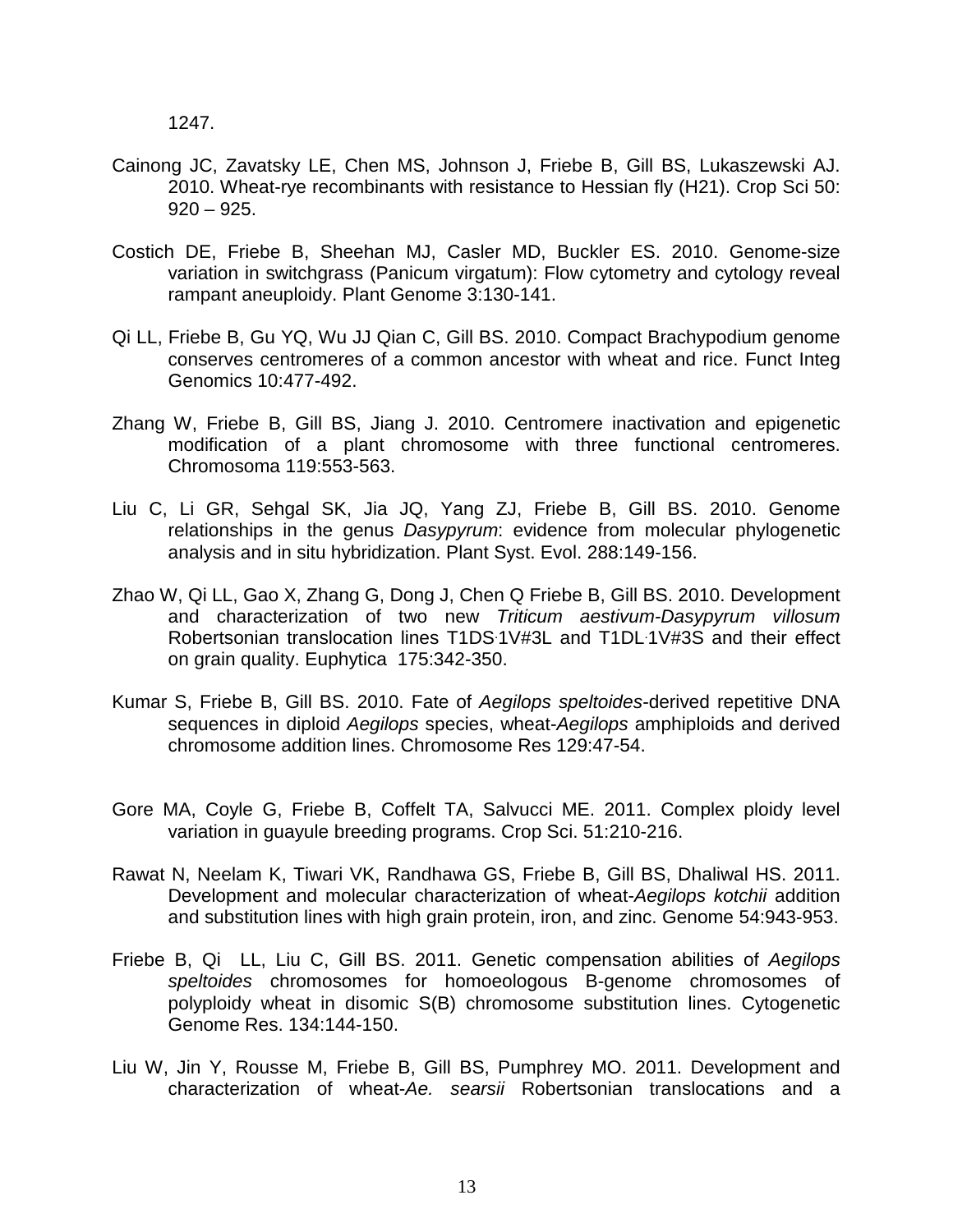recombinant chromosome conferring resistance to stem rust. Theor. Appl. Genet. 122: 1537-1545.

- Qi LL, Pumphrey MO, Friebe B, Zhang P, Qian C, Bowden RL, Rousse Mn, Jin Y, Gill BS. 2011. A novel Robertsonian translocation event leads to transfer of a stem rust resistance gene (*Sr52*) effective against race Ug99 from *Dasypyrum villosum* into bread wheat. Theor. Appl. Genet. 123:159-167.
- Gill BS, Friebe B, White FF. 2011. Alien introgressions represent a rich source of genes for crop improvement. Proc Nat Acad Sci USA 108:7657-7658.
- Liu C, Qi LL, Liu W, Zhao W, Wilson J, Friebe B, Gill BS. 2011. Development of a set of compensating *Triticum aestivum-Dasypyrum villosum* Robertsonian translocation lines. Genome 54:836-844.
- Liu W, Seifers DL, Qi LL, Friebe B, Gill BS. 2011. A compensating wheat-*Thinopyrum intermedium* Robertsonian translocation conferring Resistance to wheat streak mosaic virus and *Triticum* mosaic virus. Crop Sci. 51:2382-2390.
- Liu W, Rousse M, Friebe B, Jin Y, Gill BS, Pumphrey MO. 2011. Discovery and molecular mapping of a new gene conferring resistance to stem rust, *Sr53*, derived from *Aegilops geniculata* and characterization of spontaneous translocation stocks with reduced alien chromatin. Chromosome Res. 19:669- 682.
- Friebe B, Qi LL, Liu C, Liu W, Gill BS. 2012. Registration of a hard red winter wheat stock homozygous for *ph1b* for facilitating alien introgression for crop improvement. J Plant Registr. 6:1-3.
- Liu W, Danilova TV, Rouse M, Bowder RL, Friebe B, Gill BS, Pumphrey MO. 2013. Development and characterization of a compensating wheat-*Thinopyrum intermedium* Robertsonian translocation with *Sr44* resistance to stem rust (Ug99). Theor Appl Genet. 126: 1167–1177.
- Danilova TV, Friebe B, Gill BS. 2012. Single-copy gene fluorescence in situ hybridization and genome analysis: *Acc-2* loci mark evolutionary rearrangements in wheat. Chromosoma 121: 597–611.
- Qi LL, Wu JJ, Friebe B, Qian C, Gu YQ, Fu DL, Gill BS. 2013. Sequence organization and evolutionary dynamics of *Brachypodium*-specific centromere retrotransposons. Chrom Res 21: 507-521.
- Yang Z, Shen Z, Tetreault H, Johnson L, Friebe B, Frazier T, Huang L-k, Burklew C, Zhang X-Q, ingyu Zhao B. 2014. Production of autopolyploid lowland switchgrass lines through in vitro chromosome doubling. BioEnergy Research, DOI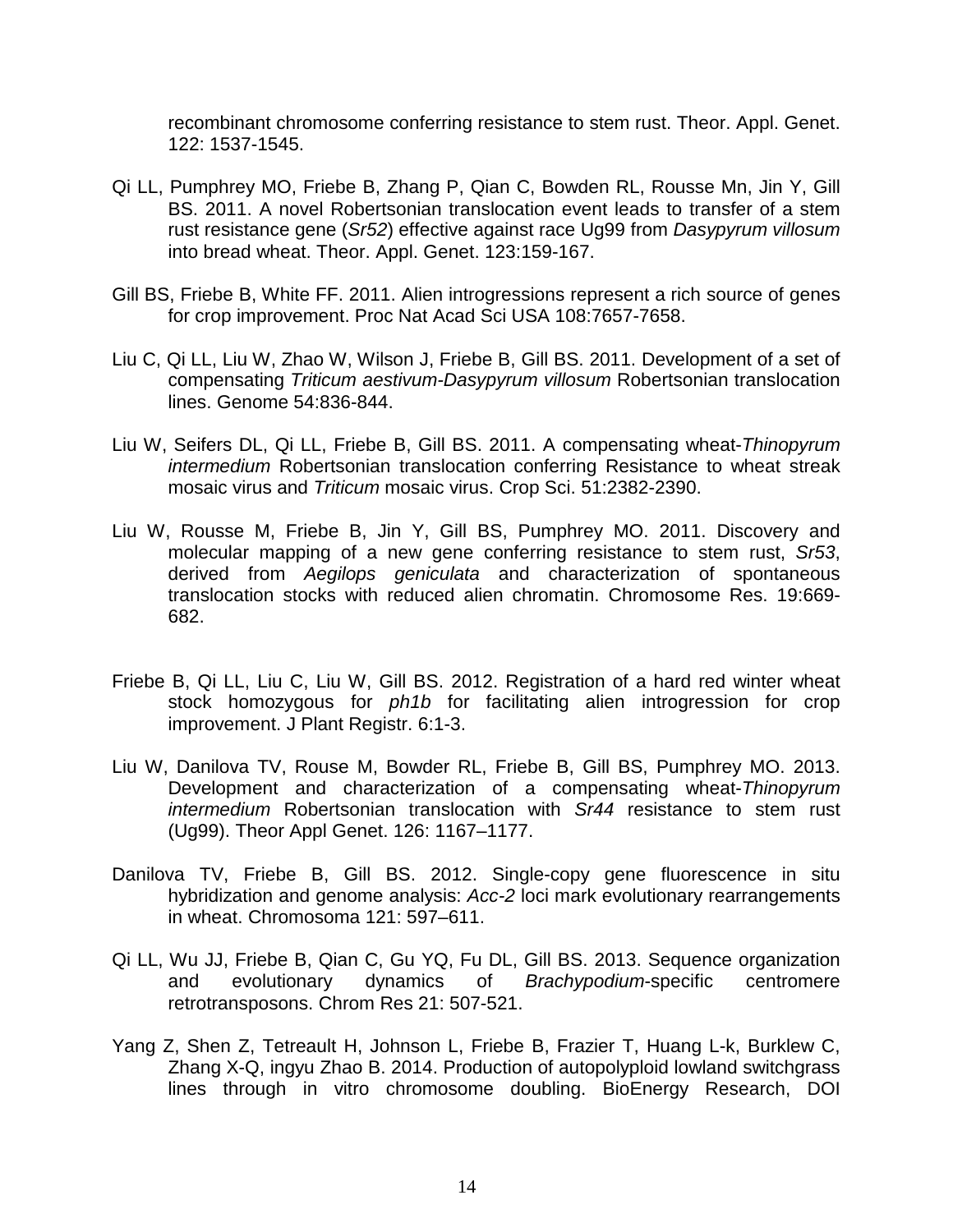10.1007/s12155-013-9364-x

- Sanchez PL, Costich DE, Friebe B, Coffelt TA, Jenks MA, Michael A. Gore MA. 2014. Genome size variation in guayule and mariola: fundamental descriptors for polyploid plant taxa. Industrial Crops and Products 54: 1– 5.
- Gill BS, Raupp WJ, Friebe B. Dual threats of imperiled native agroecosystems and climate change to world food security: Genomic perspectives. J Crop Improvement 28: 1-11. 2014.
- Danilova TV, Friebe B, Gill BS. 2014. Development of a wheat single gene FISH map for analyzing homoeologous relationship and chromosomal rearrangements within the Triticeae. Theor Appl Genet 127:715–730, DOI 10.1007/s00122-013- 2253-z
- Kumar S, Friebe B, Gill BS. 2014. Physical localization of rRNA genes by fluorescence in situ hybridization (FISH) and analysis of spacer length variants of 45S rRNA (slvs) genes in some species of genus Sesbania. Plant Systematics Evolution 300:1792-1802.
- Tiwari VK, Wang S, Sehgal S, Vrána J, Friebe F, Kubaláková M, Chhuneja P, Doležel J, Akhunov E, Kalia B, Sabir J, and Gill BS. 2014. SNP discovery for mapping alien introgressions in wheat. BMC Genomics 15:273-284.
- Jugulam M, Niehues K, Godar AS, Koo D-H, Danilova T, Friebe B, Sehgal S, Varanasi V, Weirsma A, Westra P, Stahlman PW, Gill BS. 2014. Tandem amplification of chromosomal segment harboring EPSPS gene locus confers glyphosate resistance in (*Kochia scoparia* L.). Plant Physiol. 166:1200-1207.
- Mayer KX et al., The International Wheat Genome Sequencing Consortium. 2014. A chromosome-based draft sequence of the hexaploid bread wheat (*Triticum aestivum*) genome. Science 345 pp 6194 DOI: 10.1126/science.1251788
- Joshua Kielsmeier-Cook J, Danilova TV, Friebe B, Rouse MN. 2015. Resistance to the Ug99 race group of *Puccinia graminis* f. sp. *tritici* in wheat-intra/intergeneric hybrid derivatives. Plant Disease, in press.
- Cainong JC, Bockus WW, Feng Y, Chen PD, Qi LL, Sehgal SK, Danilova TV, Koo D-H, Friebe B, Gill BS. Chromosome engineering, mapping, and transferring of resistance to Fusarium head blight disease from *Elymus tsukushiensis* into wheat. 2015. Theor Appl Genet 128: 1019-1027.
- Ilut, DC, Sanchez PL, Costich DE, Friebe B, Coffelt TA, Dyer JM, Jenks MA, Michael A. Gore MA. Genomic diversity and phylogenetic relationships in the genus Parthenium (Asteraceae), Industrial Crops and Products, submitted.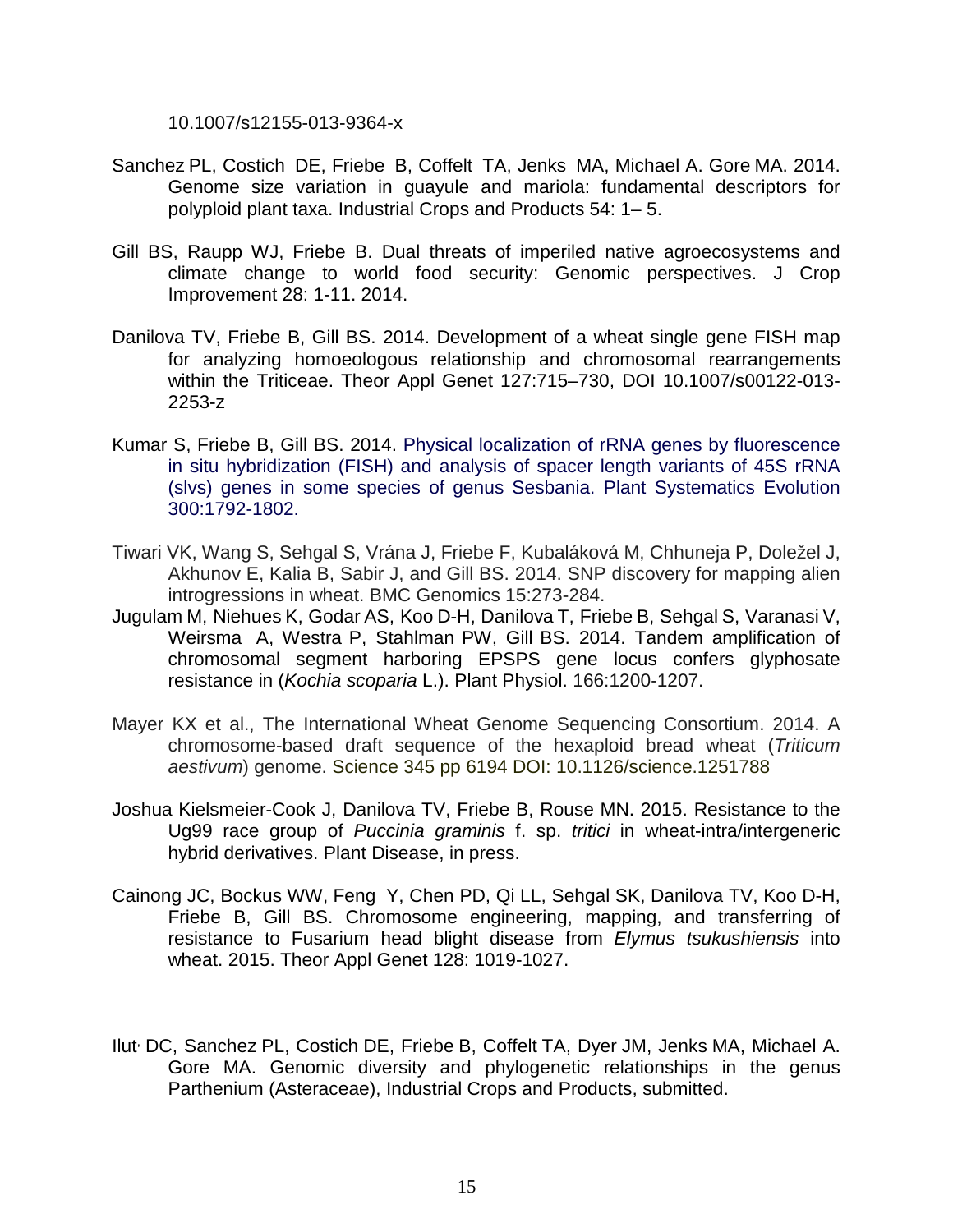- Koo D-H, Sehgal SK, Friebe B, Gill BS. Structure and Stability of Telocentric Chromosomes in Wheat. The Plant Journal, submitted.
- Tiwari V, Wang S, Danilova T, Koo D-H, Vrána J, Kubaláková M, Hribova E, Rawat N, Kalia B, Singh N, Friebe B, Dolezel J, Akhunov E, Poland J, Sabir J, Gill BS. Exploring Tertiary Gene Pool of Bread Wheat: Sequence Assembly and Analysis of Chromosome 5Mg of *Aegilops geniculata.* The Plant Journal, submitted*.*

## **Non-Referred Publications**

- Friebe B. 1985. Inheritance of asynapsis in three oligochiasmatic lines of *Vicia faba*. Fabis Newsl 13: 12-14.
- Cermeno MC, Friebe B, Zeller FJ, Krolow K-D. 1986. Nucleolar competition in different (A/B)(A/B)RR and DDRR genomes of tetraploid triticales. In: *Genetic manipulation in plant breeding*, Horn, Jensen, Odenbach, Schieder (eds), Walter de Gruyter & Co, Berlin, New York, pp 137-139.
- Friebe B, Mukai Y, Gill BS, Sears RG, Hatchett JH. 1990. Möglichkeiten und Grenzen cytologischer Methoden bei der Erkennung von Fremdchromatin im Weizen.Tagungsberichte der Gesellschaft für Pflanzenbauwissenschaften, AG Pflanzenzüchtung Heft 18: 36-40.
- Friebe B, Hatchett JH, Mukai Y, Gill BS. 1991. X-ray induced transfer of Hessian fly resistance from 'Balbo' rye to hexaploid wheat analyzed by the C-banding technique. In: *2nd Int Symp Chromosome engineering in plants*, Kimber G (ed), Columbia, MO, pp 189-194.
- Mukai Y, Friebe B, Hatchett JH, Gill BS. 1991. Detection of rye chromatin in wheat specifying resistance to Hessian fly by in situ hybridization using total rye genomes DNA probes. In: *2nd Int Symp Chromosome engineering in plants*, Kimber G (ed),Columbia, MO, pp 184-188.
- Raupp WJ, Gill BS, Friebe B, Wilson D, Cox TS, Sears RG. 1995. The Wheat Genetics Resource Center: Germ plasm conservation, evaluation, and utilization. In: Li ZS,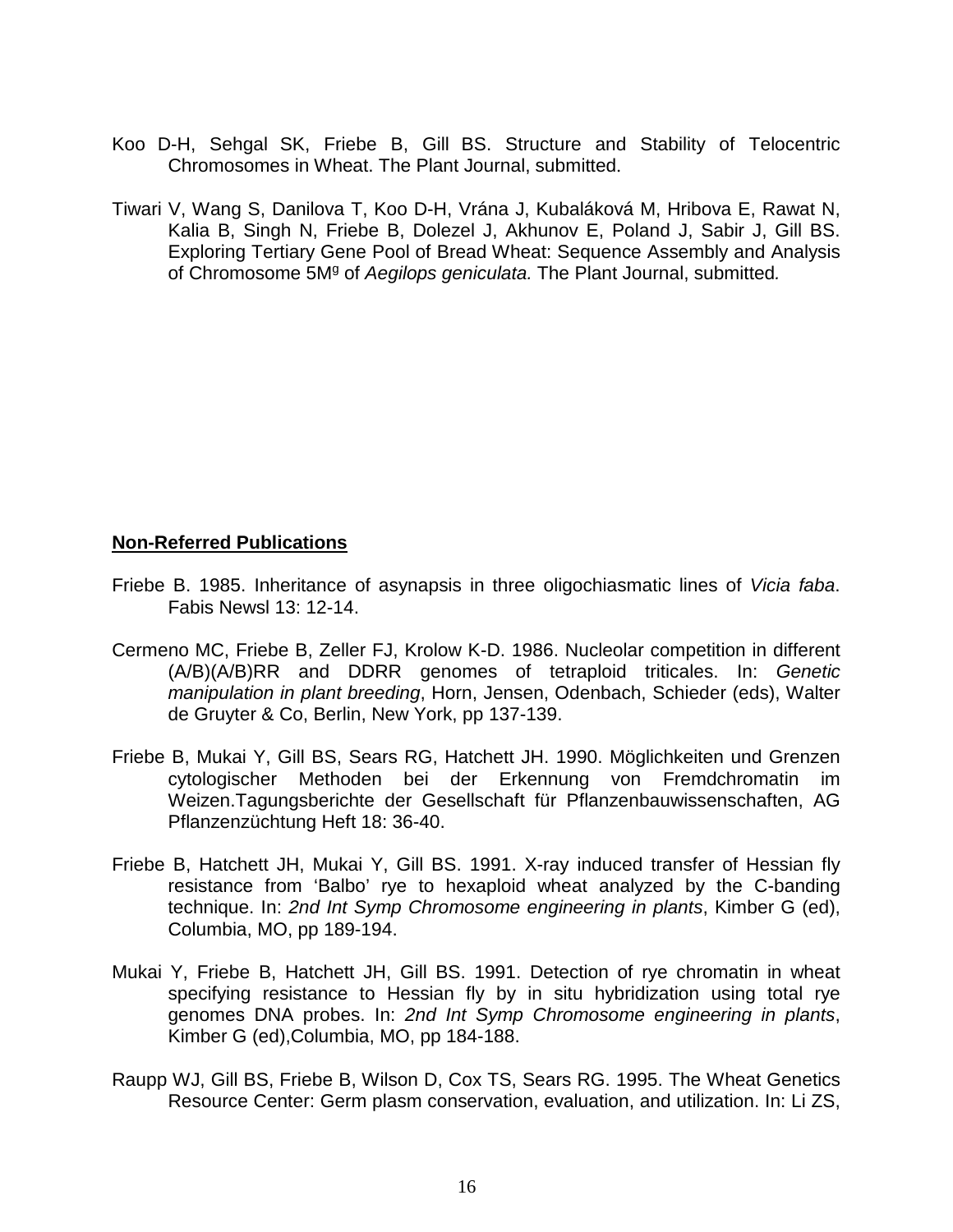Xin ZY (eds), Proc 8th Int Wheat Genet Symp, Beijing, China, pp 459-465.

- Friebe B, Jiang J, Raup WJ, Gill BS. 1995. Molecular cytogenetic analysis of radiationinduced alien genetic transfers in wheat. In: Li ZS, Xin ZY (eds), Proc 8th Int Wheat Genet Symp, Beijing, China, pp 519-529.
- Raupp WJ, Friebe B, Gill BS. 1995. Suggested guidelines for the nomenclature and abbreviation of the genetic stocks of wheat, *Triticum aestivum* L., and its relatives. Wheat Inf Serv. 81: 50-55.
- Sutka J, Farshadfar E, Köszegi B, Friebe B. Gill BS. 1995. Enhancement of drought tolerance in wheat (*Triticum aestivum* L.) by alien chromosome additions. Cereal Res. Comm. 23: 351-357.
- Gill, BS, Friebe B., Gill KS , Endo TR. 1995. Induced mutations and molecular techniques for crop improvement. Proc Intern Symp Use of induced mutations and molecular techniques for crop improvement, Intern Atomic Energy Agency/FAO, Vienna 19. - 23 June 1995, pp 171-177.
- Gill BS, Gill KS, Friebe B. 1995. Cytogenetic laddermaps and cereal chromosome structure, function, and manipulation. In: Raupp WJ, Gill BS (eds), Proc U.S.- Japan Symp, Classical and molecular cytogenetic analysis, Manhattan, USA, pp 129 - 135.<br>Friebe B, Jellen EN, Gill BS. 1996
- . Verification of the identity of the Chinese Spring ditelosomic stocks Dt7DS and Dt7DL. Wheat Inf. Serv.83: 31-32.
- Gill BS, Gill KS, Friebe B, Endo TR. 1997. Expanding genetic maps: reevaluation of the relationship between chiasmata and crossovers. In: *Chromosomes Today* Vol. 12. Henriques-Gil N, Parker JS, Puertas MJ (eds) Chapman & Hall, London, Weinheim, New York, Tokyo, Melbourne, Madras, pp 283-298.
- Friebe B, Raupp WJ, Gill BS 1998. Alien sources for disease and pest resistance in wheat improvement. In: *Current Topics in plant cytogenetics related to plant improvement.* Proc Int Symp, Tulln, Austria, Feb 21-22, 1997 Lelley T (ed) WUV-Universitätsverlag, pp 63-71.
- Köszegi B, Friebe B, Sutka J. 1998. Cytogenetic studies on *Triticum aestivum* X *Aegilops cylindrica* hybrids and derivatives. Acta Agron. Hungarica 46: 1-7.
- Kynast RG, Friebe B, Gill BS. 1998. Rye chromosome alterations induced by the Gc gene of *Aegilops cylindrica* Host. Proc 9th Int Wheat Genet Symp, Saskatoon, Canada, Slinkard AE (ed), University Extension Press, University of Saskatchewan, Vol 2, pp 61-63.
- Badaeva ED, Friebe B, Zoshchuk SA, Zelenin AV, Gill BS. 1998. Genome differentiation in diploid and polyploid Aegilops species. Proc 9th Int Wheat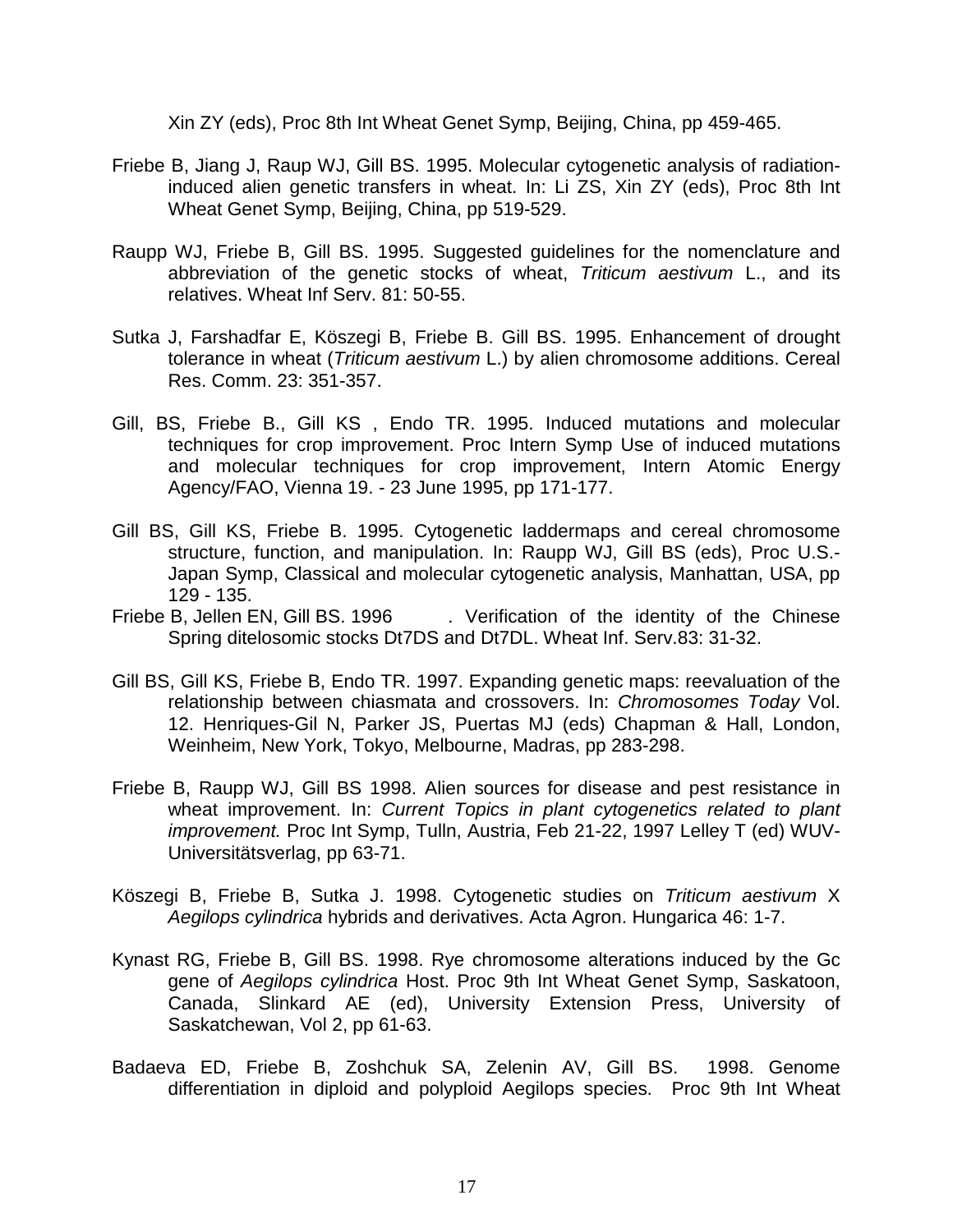Genet Symp, Saskatoon, Canada, Slinkard AE (ed), University Extension Press, University of Saskatchewan, vol 1, pp 61-64.

- Tang SX, Li YW, Liang H, Qu LQ, Bai JR, Jia SE, Wei XL, Li ZS, Jia X, Friebe B. 2000.Creation and cytological, biochemical, molecular identification of alien disomic substitution lines with BYDV-resistance from *Triticum aestivum*-*Agropyron intermedium* hybrids. Acta Bot Sinica 42: 952-956.
- Friebe B, Raupp WJ, Gill BS. 2001. Alien genes in wheat improvement. Proc 6th Int Wheat Symp, Wheat in a global environment, Developments in Plant Breeding 9, Budapest Hungary, Bedo Z and Lang L (eds), Kluwer Acadademic Publishers, pp 709-720.
- Dhar MK, Kaul S, Friebe B, Gill BS. 2002. Chromosome identification in *Plantago ovata* Forks. through C-banding and FISH. Current Sci. 83: 150–152.
- Kim YK, Friebe B, Bockus WW. 2003. Resistance to take-all is not expressed in wheatalien chromosome addition and substitution lines. Plant Health Progress, doi: 10.1094/PHP-2003-1124-01-HN.
- Dhar, M.K., Friebe, B., Kaul, S., Gill, B.S.. 2006. Characterization and physical mapping of ribosomal RNA gene families in Plantago. Ann. Bot. Lond. 97: 541– 548.
- Zhang, P, Friebe, B, Gill, BS, Park, RF. 2007. Cytogenetics in the age of molecular genetics. Austr. J. Agric. Res. 58: 498–506.
- Gill BS, Huang L, Kuraparthy V, Raupp WJ, Wilson DL, Friebe B. 2008. Alien genetic resources for wheat leaf rust resistance, cytogenetic transfer, and molecular analysis. Austr. J. Agriuc. Res. 59: 197–205.
- Gill BS, Huang L, Kuraparthy V, Raupp WJ, Wilson DL, Friebe B. 2008. Genetics and genomics of wheat domestication-driven evolution. Israel J Plant Sci 55: 223– 229.
- Qi LL, Friebe B, Gill BS. 2008. A rice centromeric sequence is conserved between wheat and rice; as well as between monocots and dicots. 11th Int Wheat Genet Symp,( eds Appels, Eastwood R, Lagudah E, Langridge, Lynne MM,) [http://hdl.handle.net/2123/3172.](http://hdl.handle.net/2123/3172)
- Friebe B, Gill BS. 2008. Analysis of the functional relationships of gametocidal genes. 11th Int Wheat Genet Symp,( eds Appels, Eastwood R, Lagudah E, Langridge, Lynne MM,) [http://hdl.handle.net/2123/3316.](http://hdl.handle.net/2123/3316)
- Xu SS, Dundas IS, Pumphrey MO, Jin Y, Faris JD, Cai X, Qi LL, Friebe B, Gill BS. 2008. Chromosome engineering to enhance utility of alien-derived stem rust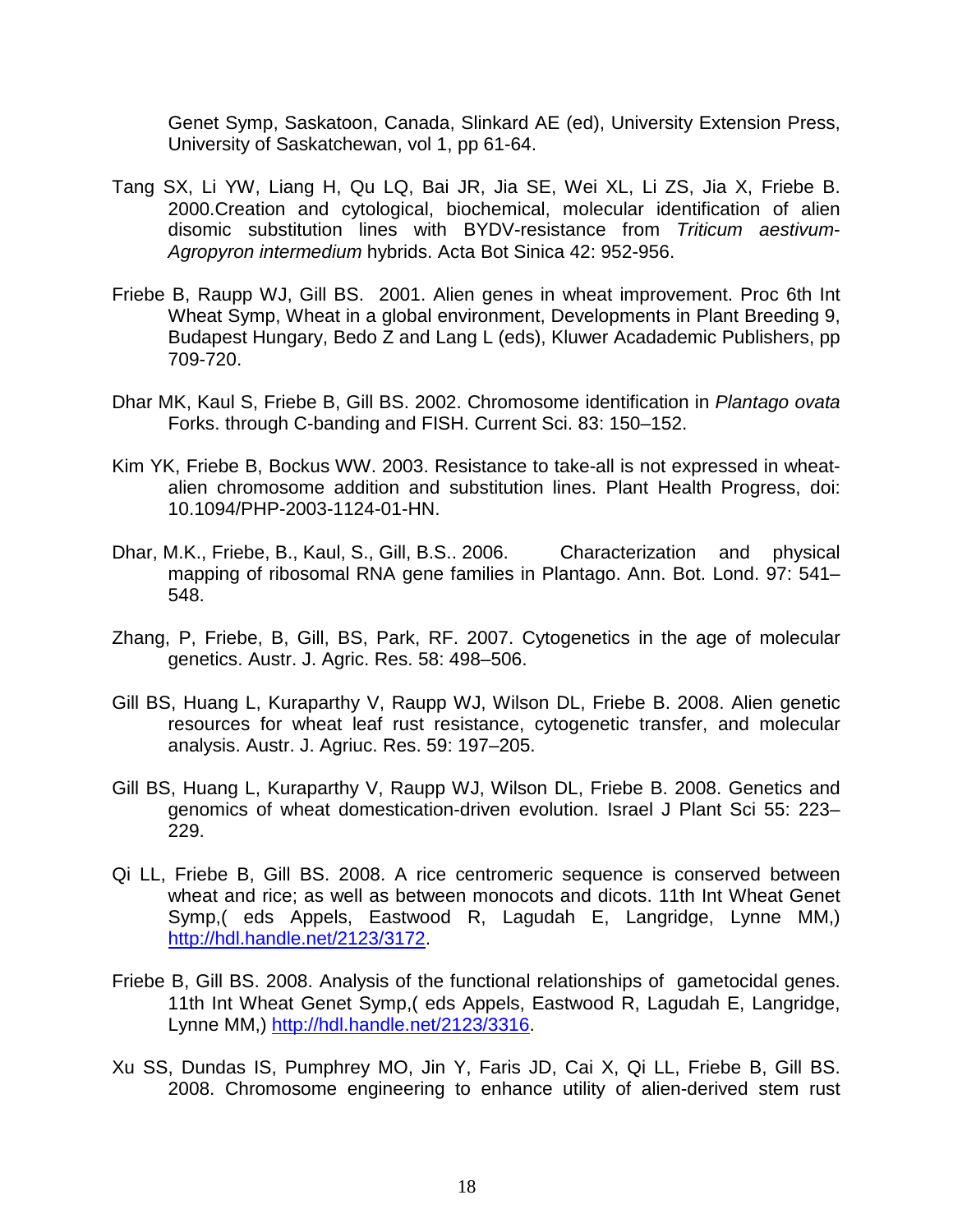resistance. 11th Int Wheat Genet Symp,( eds Appels, Eastwood R, Lagudah E, Langridge, Lynne MM,) [http://hdl.handle.net/2123/3483.](http://hdl.handle.net/2123/3483)

Bockus WW, Friebe B, Gill BS. 2010. Reaction of winter wheat accessions containing *Fhb3* and selected cultivars to Fusarium headblight, 2009. Plant Disease Management Reports. Report 4:CF012. DOI:10.1094/PDMR04. The American Phytopathological Society, St. Paul, MN.

# **Book Chapters**

- Friebe B, Gill BS. 1995. Chromosome banding and genome analysis in diploid and cultivated polyploid wheats. In: Jauhar PP (ed) *Methods of Genome Analysis in Plants.* CRC Press, Boca Raton, New York, London, Tokio, pp 39-60.
- Friebe B, Endo TR, Gill BS. 1996. Chromosome banding methods. In: *Plant chromosomes: Laboratory methods*. Fukui K, Nakayama S (eds.), CRC Press, Boca Raton, New York, London, Tokio, pp 123-153.
- Friebe B, Cortés F. 1996. Sister chromatid exchange and replication banding. In: *Plant chromosomes: Laboratory methods*. Fukui K, Nakayama S (eds.), CRC Press, Boca Raton, New York, London, Tokio, pp 171-186.
- Gill BS, Friebe, B. 2002. Cytogenetics, phylogeny and evolution of cultivated wheats. In: Bread Wheat – Improvement and Production. Rajaram S., Curtis B.C., Gomez Macpherson H. (eds.), FAO Plant Production and Protection series No. 30, pp 567.
- Friebe B, Gill BS. Plant Cytogenetics. Online Encylopedia of Plant and Crop Science, Goodman RM (ed), Dekker.
- Gill, BS., Friebe, B., Raupp, WJ, Wilson, D, Cox, TS, Sears, RG, Brown-Guedira, G, Fritz, AK. 2006. The Wheat Genetics Resource Center: the first 25 years. Advances Agron. 89: 74-136.
- Gill BS and Friebe B. 2009. Cytogenetic analysis of wheat and rye genomes. In: Genetics and Genomics of the Triticeae (Feuillet C and Muehlbauer GJ Eds.). Plant Genetics and Genomics: Crops Vol. 7: 121-135.
- Gill BS, Sehgal SK, Friebe B, Akhunov E. 2011. Wheat Genome and Gene Analysis. In: Wheat Science Dynamics: Challenges and opportunities (eds. Chibbar, R.N. and Dexter, J.E.) Agrobios (International) Jodhpur, India, pp 483-491.